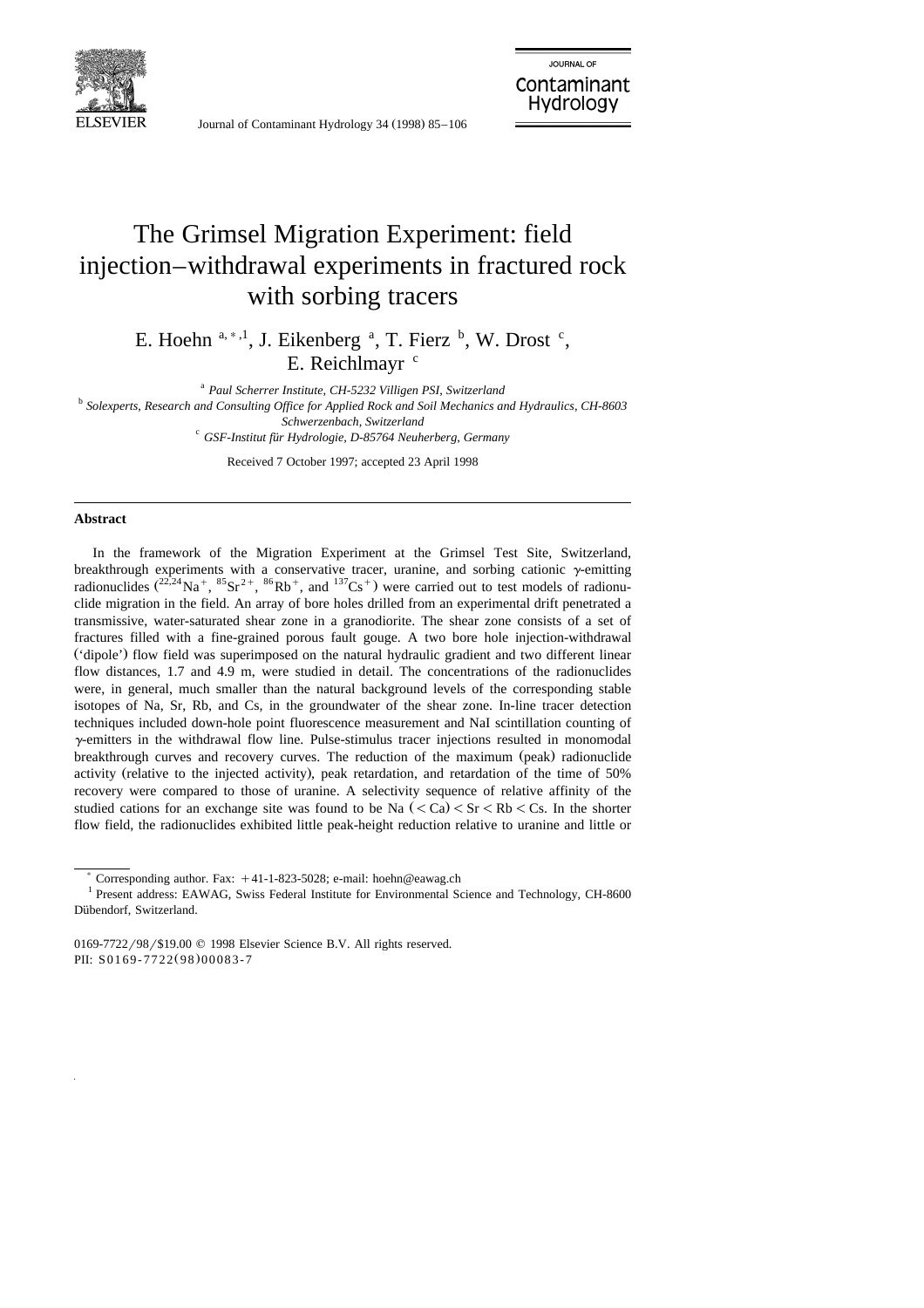no retardation. In the longer flow field, Sr and Cs showed a considerable peak-height reduction and a significant retardation relative to uranine and Na. Increasing the flow distance affected the retardation of the radionuclides. The results were compared with both pre- and post-experiment model simulations and earlier model predictions. © 1998 Elsevier Science B.V. All rights reserved.

*Keywords:* Radionuclides; Tracers; Transport; Sorption; Field study; Fractured rock

## **1. Introduction**

In the multi-barrier system of a radioactive waste repository, the geosphere represents an important component (Hadermann et al., 1988; NAGRA, 1994) and this barrier function can be evaluated in field studies. Field experiments with reactive radionuclide solutions and non-sorbing (chemically inert  $=$  conservative) tracers are valuable to confirm the physical and chemical data obtained from laboratory experiments (batch and dynamic), and to test model predictions of radionuclide migration in subsurface situations. The Swiss National Cooperative for the Disposal of Radioactive Wastes (NAGRA) has conducted a variety of experiments at the Grimsel Test Site (GTS) in central Switzerland. The site is located near the headwaters of the river Aare, about 450 m below surface at an elevation of about 1730 m a.s.l. Among the experiments, a joint NAGRA/PNC (Japanese Power Reactor and Nuclear Fuel Development) funded study of the migration of radionuclides (Migration Experiment) at the GTS aimed at a better understanding of solute transport in a fractured rock. The Migration Experiment is embedded in an overall Migration Program which includes among other work the excavation of part of the studied fracture system. The Migration Experiment benefited from the experience gained in prior studies of field tracer experiments in underground facilities of fractured rock (e.g., Finnsjön, Sweden: Neretnieks et al., 1982; Studsvik, Sweden: Klockars et al., 1983). Overviews of the work are given in McKinley et al. (1988), Frick et al. (1992) and Frick (1994).

The major aim of the interdisciplinary Migration Experiment is to extrapolate laboratory sorption data to field conditions and identify the relevant transport processes in the field, and to demonstrate the applicability of a methodology for the testing of radionuclide transport models (McKinley et al., 1988; Frick, 1994). Up to 1994, field work at the site consisted of 90 individual tracer experiments with non-sorbing tracers and weakly- to strongly-sorbing  $\gamma$ -ray emitting radionuclides of alkaline and alkalineearth metals, <sup>22</sup>Na<sup>+</sup>, <sup>24</sup>Na<sup>+</sup>, <sup>85</sup>Sr<sup>2+</sup>, <sup>86</sup>Rb<sup>+</sup>, and <sup>137</sup>Cs<sup>+</sup>. In this group, <sup>85</sup>Sr<sup>2+</sup> and <sup>137</sup>Cs<sup>+</sup> are relevant to safety assessments of radioactive waste repositories. This paper presents the results of a subset of these experiments, carried out at two different distances in a transmissive shear zone in crystalline rock (Grimsel granodiorite). The influence of experimental conditions and effects of a variable flow distance on field-scale radionuclide retardation are also discussed.

The mineralogy and structural geology has been described in Meyer et al. (1989) and Bossart and Mazurek (1991). The genetic development of the shear zone is as follows: during post-metamorphic Alpine uplift, processes of brittle deformation in the granodiorite reactivated ductile shear zones from the Hercynian orogenesis. These processes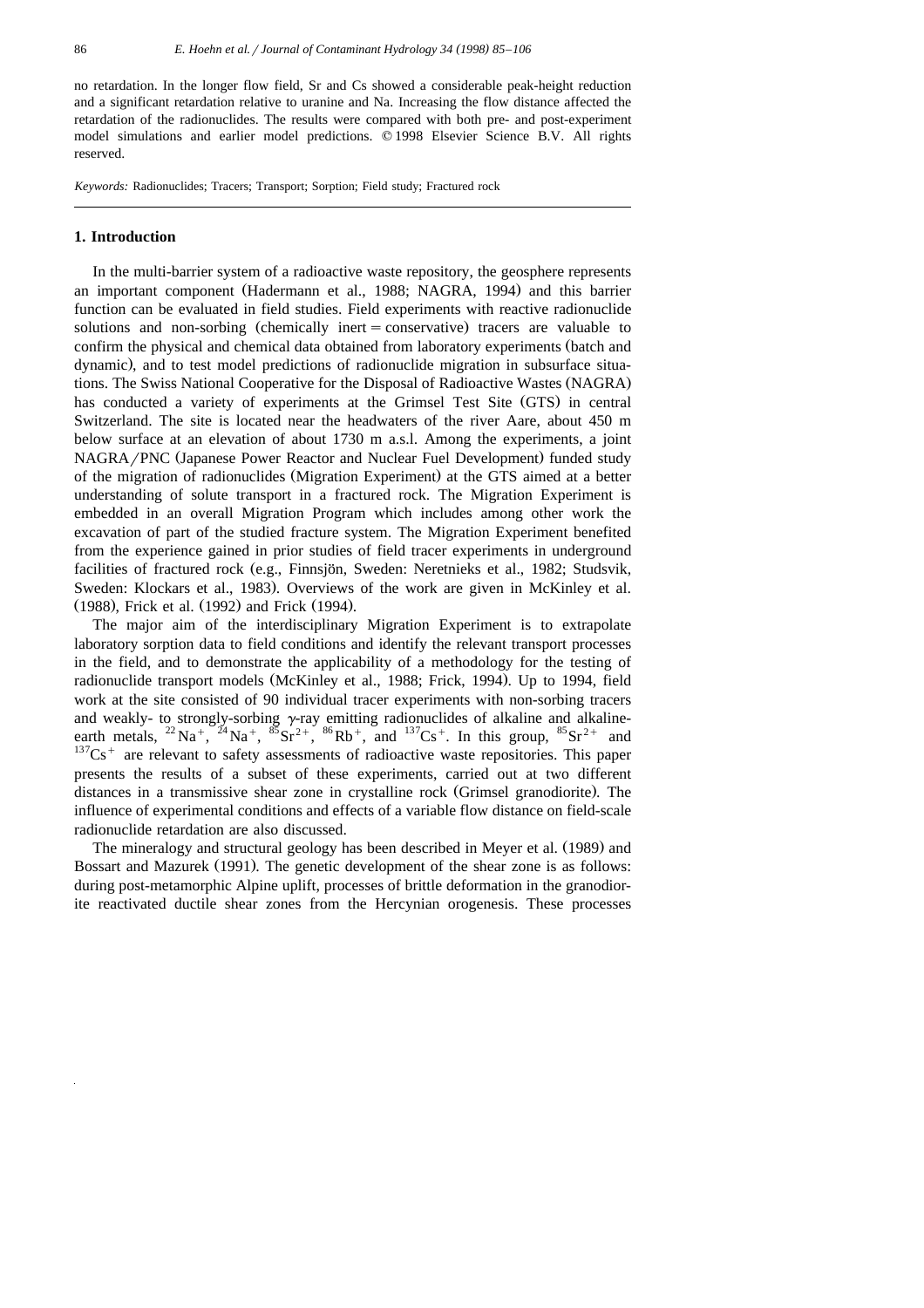resulted in a small number of interconnected fractures, partly filled with highly porous  $(10-30%)$  micaceous fault gouge producing zones of high transmissivity (Bossart and Mazurek, 1991). The shear zone chosen for the tracer experiments was explored with eight bore holes  $(Fig. 1)$  and was found to be an almost planar asymmetrical array of small fractures of a total width of  $0.001-0.1$  m. In this zone, the groundwater discharges into the GTS drift from five distinct channels, at a total flow rate of about  $0.5 \text{ l min}^{-1}$ . The intervals of the bore holes which intersect the shear zone are isolated with packers, to avoid the distortion of the flow field, and for hydraulic testing and sampling of groundwater (Hoehn et al., 1990). The drilling resulted in a local drainage of groundwaters, but steady discharge rates and hydraulic pressures at saturated flow conditions were re-established in the flow field before the start of the experiments. They remained constant over the time scale of typical experiments.

The mineralogy of the fault gouge in the shear zone and the surrounding granodiorite is similar (quartz, plagioclase-albite, K-felspar, biotite, muscovite, and chlorite; e.g., Meyer et al., 1989; Frick et al., 1992). Eikenberg et al. (1991) estimated an in situ cation exchange capacity of the material in the shear-zone from a hydrogeochemical equilibrium experiment to be in the order of 1–5 meq  $g^{-1}$ .  $Ca^{2+}$  and Na<sup>+</sup> contribute to  $>99%$  to the positive charge of the groundwater, and alkalinity and  $F^-$  to about 70% of the negative charge (groundwater composition given in Table 1). Concentrations of



Fig. 1. Three-dimensional perspective view of Migration Site, showing eight exploration bore holes drilled from laboratory drift into migration shear zone, bore holes inclined downwardly (except BOMI 87.011), to ensure air-tight conditions: (BOMI 86.004–86.005, and BOMI 87.006–87.010, length 6–24 m; Frick et al., 1992).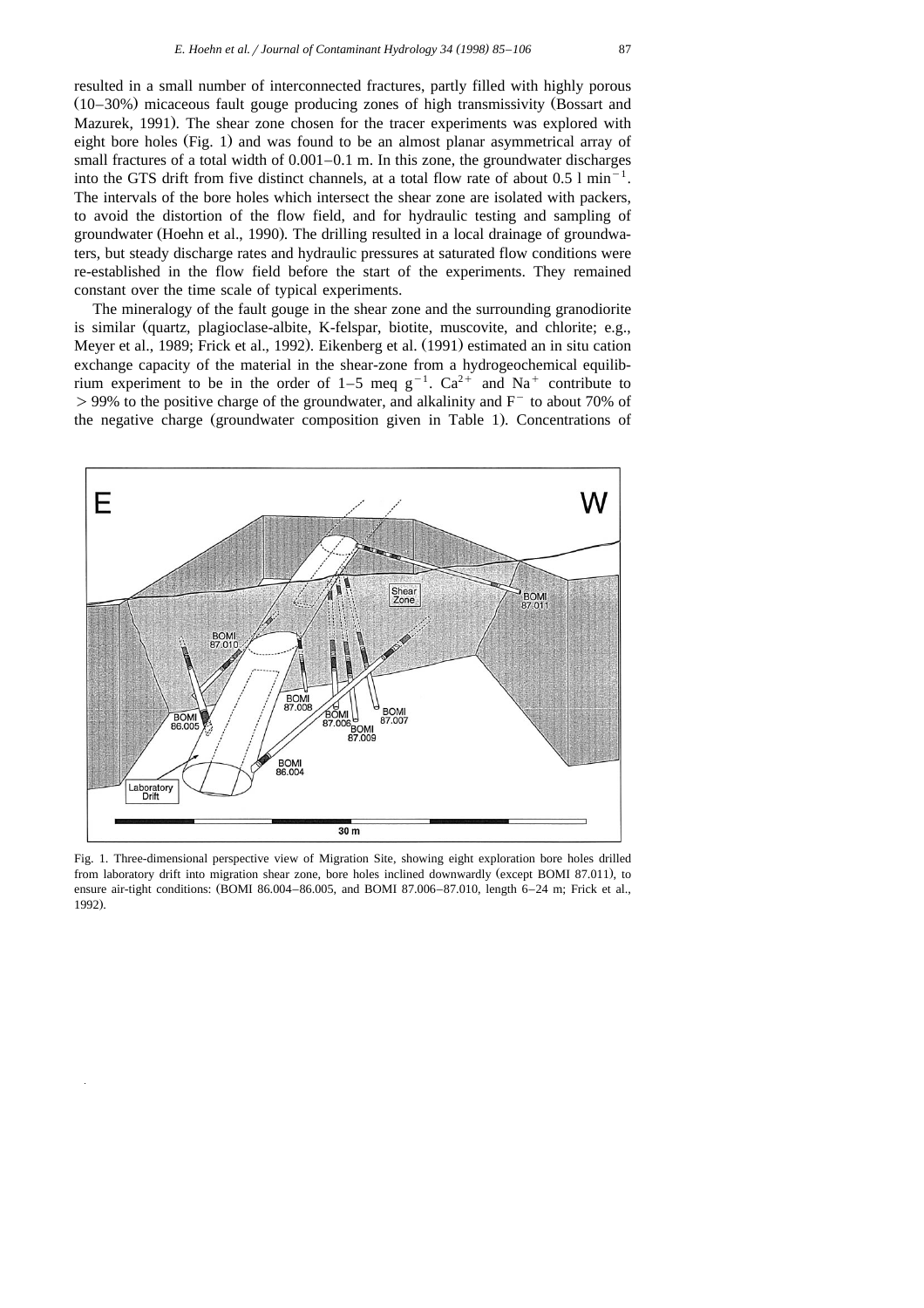Table 1

|               | pH                    |                              | $9.6 \pm 0.2$                      |  |
|---------------|-----------------------|------------------------------|------------------------------------|--|
|               | Ionic strength        | [M]                          | $1.2 \times 10^{-3}$               |  |
|               | Temperature           | [°C]                         | $12 \pm 1$                         |  |
|               | Electric conductivity | [ $\mu$ S cm <sup>-1</sup> ] | $103 + 5$                          |  |
| Cations       | $Na+$                 | [M]                          | $6.9 \times 10^{-4}$               |  |
|               | $\mbox{K}^+$          | [M]                          | $3.8 - 5.0 \times 10^{-6}$         |  |
|               | $Mg^{2+}$             | [M]                          | $5.4 - 6.2 \times 10^{-7}$         |  |
|               | $Ca^{2+}$             | [M]                          | $1.3 - 1.4 \times 10^{-4}$         |  |
|               | $Sr^{2+}$             | [M]                          | $1.8 - 2.0 \times 10^{-6}$         |  |
|               | Fe(total)             | [M]                          | $3\times10^{-9}$                   |  |
|               | Mn(total)             | [M]                          | $5 \times 10^{-9}$                 |  |
|               | $Rb^+$                | [M]                          | $2.5 \times 10^{-8}$               |  |
|               | $Cs^+$                | [M]                          | $5 \times 10^{-9}$                 |  |
|               | $NH4+$                | [M]                          | $5\times10^{-10}$                  |  |
|               | Cu(total)             | [M]                          | $6\!\times\!10^{-10}$              |  |
|               | U(total)              | [M]                          | $6 \times 10^{-10}$                |  |
| Anions        | $SO_4^{2-}$           | [M]                          | $5.7\text{--}6.1\!\times\!10^{-5}$ |  |
|               | $F^-$                 | [M]                          | $3.3 - 3.6 \times 10^{-4}$         |  |
|               | $Cl^{-}$              | $[{\rm M}]$                  | $1.5 - 1.6 \times 10^{-4}$         |  |
|               | $Br^-$                | [M]                          | $3.8\times10^{-7}$                 |  |
|               | $I^-$                 | [M]                          | $1.0\times10^{-9}$                 |  |
|               | Alkalinity            | $[eq1^{-1}]$                 | $4.2 - 4.5 \times 10^{-4}$         |  |
| Other species | Si                    | [M]                          | $2.5 \times 10^{-4}$               |  |
|               | CO <sub>2</sub>       | [M]                          | $< 10^{-7}$                        |  |
|               | O <sub>2</sub>        | [M]                          | $<3\times10^{-8}$                  |  |
|               | $N_2$                 | [M]                          | $7 - 8 \times 10^{-4}$             |  |

Chemical composition of groundwater discharging from migration shear zone into GTS drift (compiled from Bajo et al.  $(1989)$ , Aksoyoglu et al.  $(1990)$ , Frick et al.  $(1992)$ , and Eikenberg et al.  $(1994)$ )

dissolved  $O_2$  and  $CO_2$  were always below detection limit. The high pH of 9.6 probably reflects various proton- and  $CO<sub>2</sub>$ -consuming weathering reactions with silicates. The buffering of pH is caused mainly by the two systems  $H_4SiO_4/H_3SiO_4^-$  (including solid amorphous SiO<sub>2</sub>) and CO<sub>3</sub><sup>2-</sup>/HCO<sub>3</sub>. Electrode Eh values were considered meaningless due to the low concentration of electrode relevant species (see Frick et al., 1992, and Table 1). Monitoring over a period of about 1 year revealed spatial and temporal variations of groundwater temperature and concentrations of the main and trace components of less than  $\pm 20\%$  (Eikenberg et al., 1991).

## **2. Experimental**

## *2.1. Flow field*

For the tracer experiments, a steady two bore hole injection–withdrawal (dipole) groundwater flow field was superimposed on the natural flow field. The dipole arrange-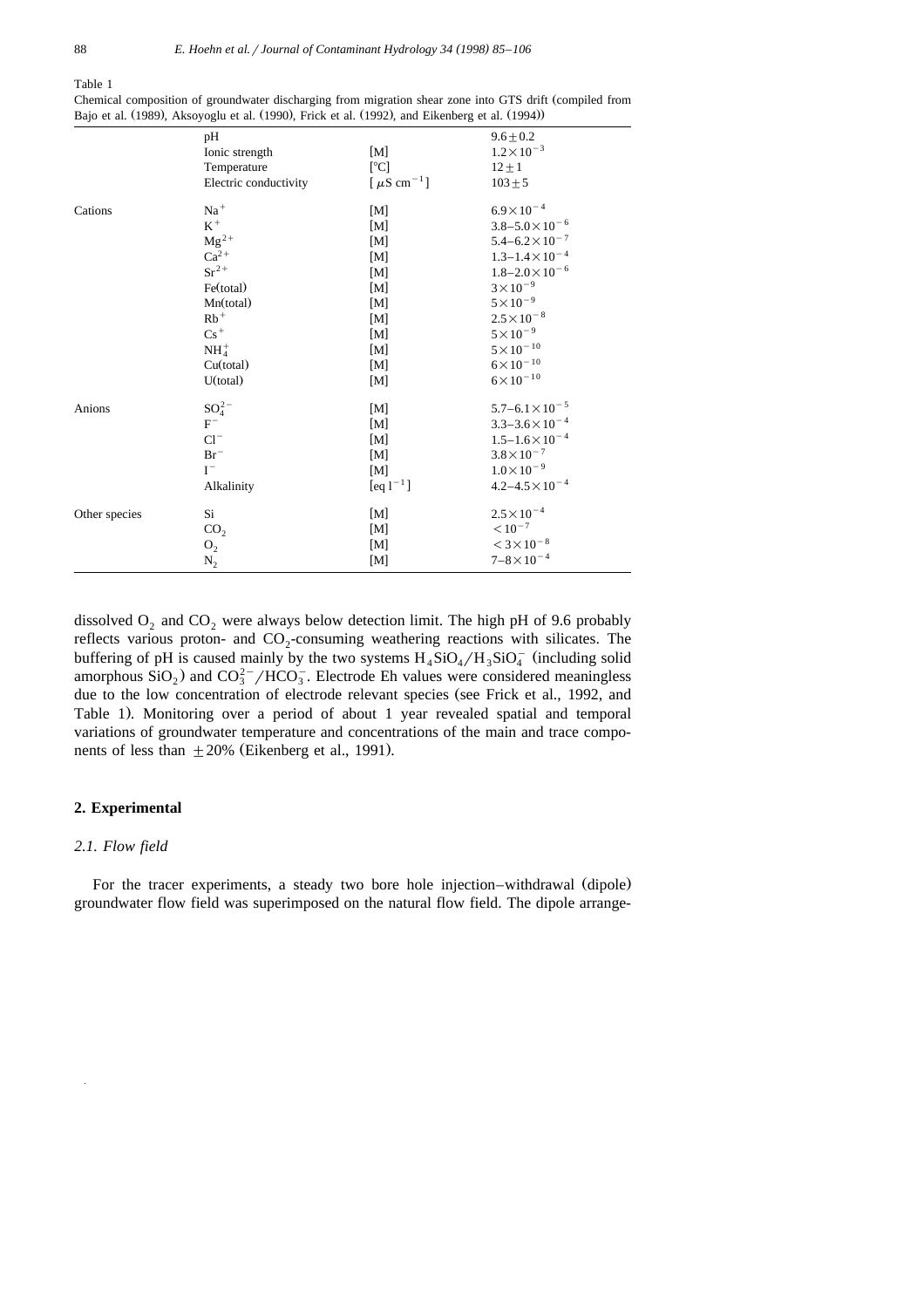

Fig. 2. Location of bore hole intersections with migration shear-zone, and linear flow distances between bore holes of shorter and longer flow field.

ment was preferred to an option with the GTS drift acting as an outlet for the withdrawal of tracers. It simplified the natural flow conditions, specifically avoiding: (i) uncontrolled withdrawal-flow rates to the drift and the presence of unsaturated zones and steep hydraulic gradients near the drift (drainage). Given a homogeneous aquifer with stagnant groundwater, the simplest dipole flow field exhibits symmetric flow and potential lines at identical flow rates (e.g., Nowakowski et al., 1985). In the GTS Migration Experi-

Table 2

| Data on flow field (from Hoehn et al., 1990) |  |  |  |  |
|----------------------------------------------|--|--|--|--|
|----------------------------------------------|--|--|--|--|

| Transmissivity <sup>a</sup>                   | $2.2 + 0.7 \times 10^{-6}$ m <sup>2</sup> s <sup>-1</sup> (average +1 $\sigma$ ) |
|-----------------------------------------------|----------------------------------------------------------------------------------|
| Hydraulic pressure                            |                                                                                  |
| Injection intervals (BOMI 86.004 and 87.009)  | 1.2–1.3 bars (1 bar $\approx 10^5$ Pa)                                           |
| Withdrawal interval (BOMI 86.006)             | $0.5 - 0.8$ bars                                                                 |
| Hydraulic conductivity of granodiorite matrix | About $10^{-11}$ m s <sup>-1</sup>                                               |
| Withdrawal-flow rate, $Q_W$ :                 |                                                                                  |
| Flow distance: 4.9 m                          | $150 + 5$ ml min <sup>-1</sup>                                                   |
| Flow distance: 1.7 m                          | $120 + 5$ ml min <sup>-1</sup>                                                   |
| Injection-flow rate, $Q_{I}$ :                |                                                                                  |
| Flow distance: 4.9 m                          | $10 + 0.0051$ min <sup>-1</sup>                                                  |
| Flow distance: 1.7 m                          | $8 \pm 0.005$ 1 min <sup>-1</sup>                                                |
| $\beta = Q_{\rm W}/Q_{\rm L}$                 | $15 + 1$                                                                         |
|                                               |                                                                                  |

<sup>a</sup> Passive single-hole and cross-hole hydraulic testing of six of the eight bore holes (two bore holes dry), constant pressure and constant discharge tests.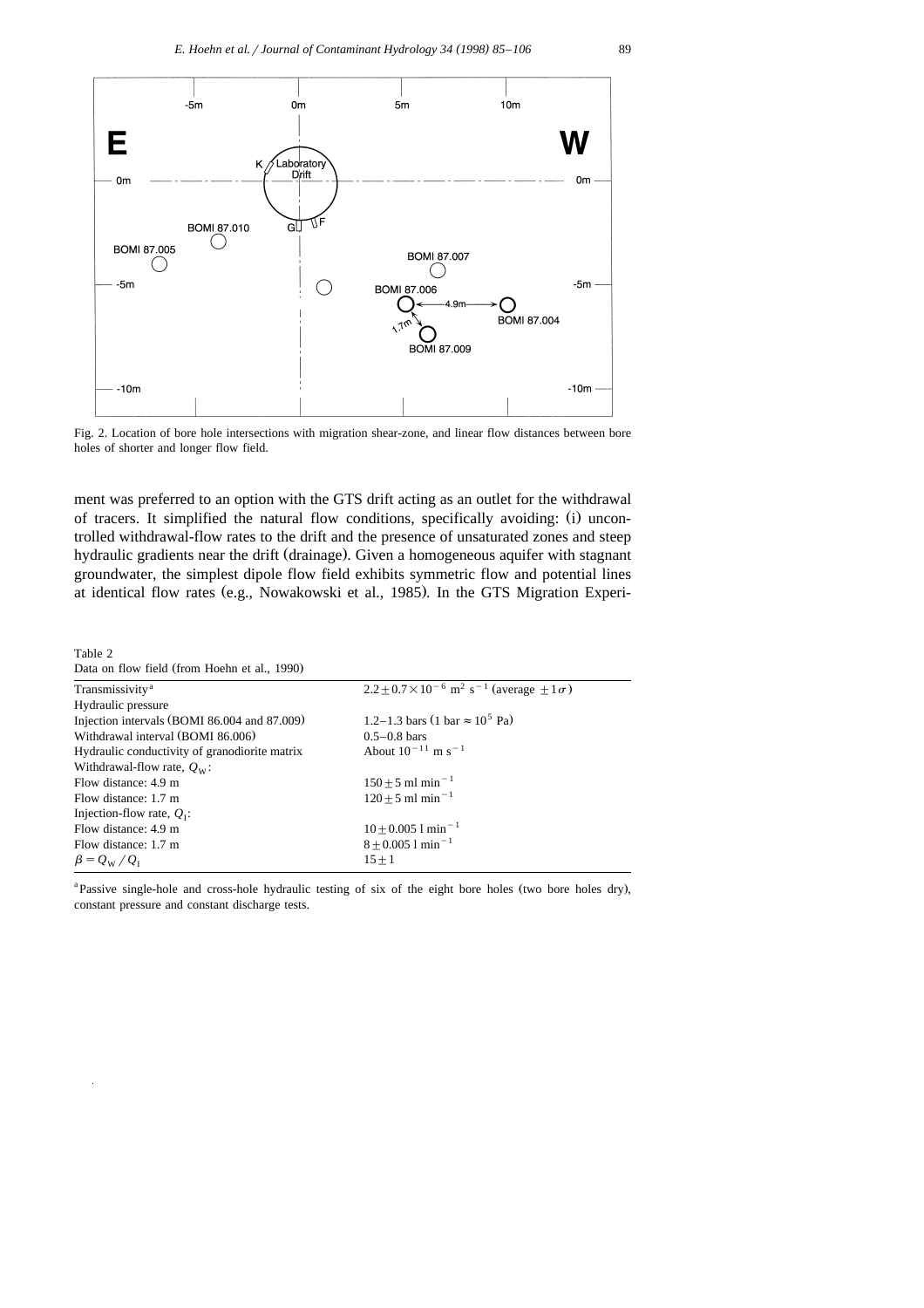

Fig. 3. Intersection of injection and withdrawal bore hole with shear-zone: full lines, ground-water flow lines; dashed lines, lines of equal groundwater potential. Domain bounded by flow lines contains tracered water.

ment, however, asymmetric dipole flow fields between the bore holes BOMI 86.004 and BOMI 87.006 (4.9 m flow distance, longer flow field), and BOMI 87.009 and BOMI 87.006 (1.7 m flow distance, shorter flow field) were used as they allowed optimization of the tracer recovery (see Fig. 2; data on flow field given in Table 2). The chosen combination of injection and withdrawal bore holes revealed flat hydraulic gradients between the packed-off sections, which minimized the influence of the radial flow field towards the drift (Hoehn et al., 1990). Flow lines which arrive at the withdrawal bore hole are partitioned into an inner domain containing the injected water, and an outer domain containing additional tracer-free groundwater. The additional water dilutes the injection water by a ratio ( $\beta$  in Table 2) of the withdrawal- to the injection-flow rate. Hadermann and Heer (1996) found that in flow fields with  $\beta$  sufficiently greater than one, virtually all flow lines starting at the injection bore hole end at the withdrawal bore hole (see Fig. 3). In the Migration Experiments with  $\beta = 15$ , less than 1% of the injected water was lost by flow to the GTS drift. Under these conditions, the flow field permeated by the injected water can be considered to be a bounded domain. In a perfectly bounded dipole-flow domain, an injection of conservative or reversibly-sorbing tracers results in a complete recovery after a sufficiently long period.

## *2.2. Tracers used*

Conservative tracers were selected according to the following criteria (Frick et al., 1992), they should be:  $(i)$  non-reactive with the rock material in the shear zone and with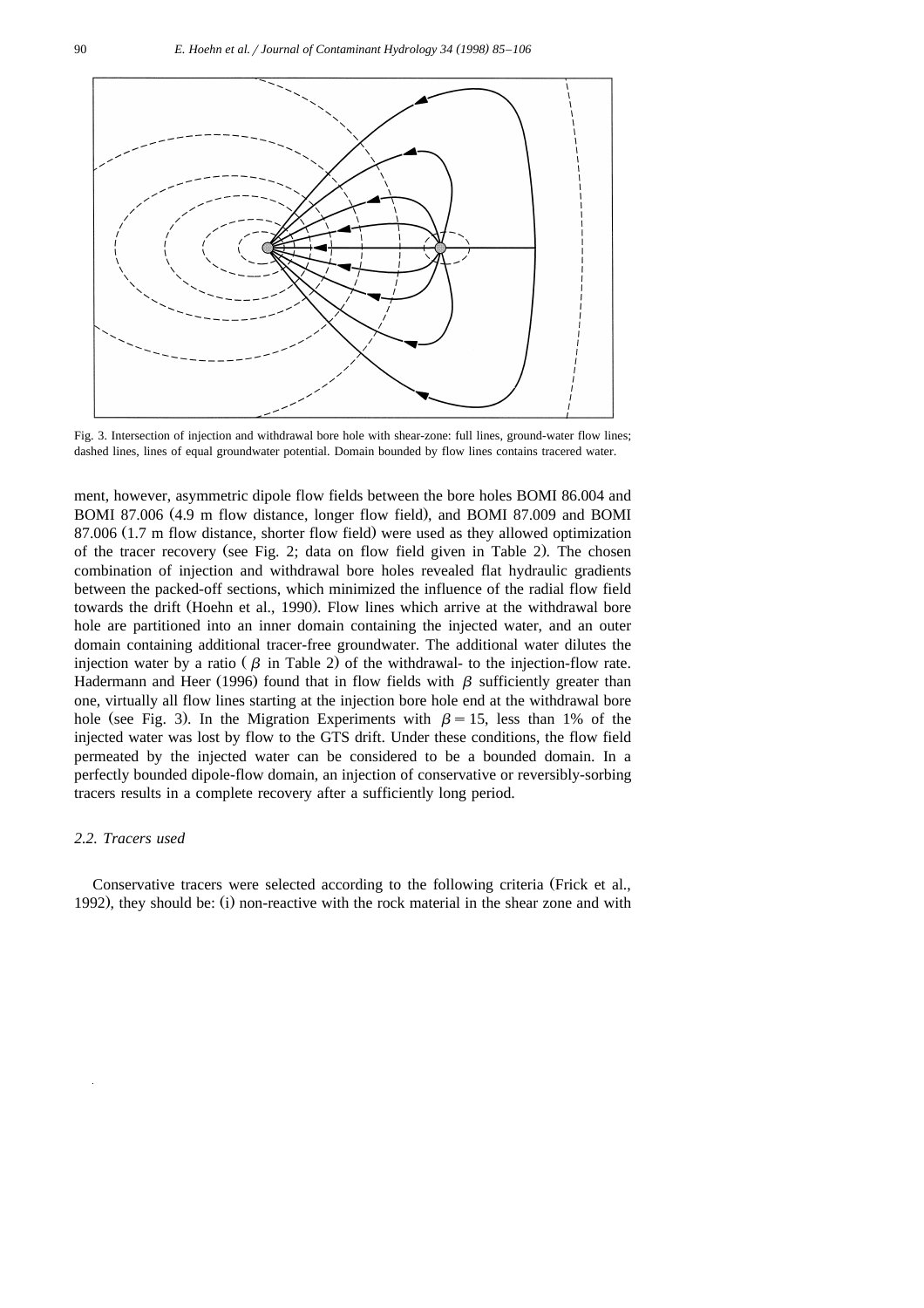the experimental equipment; (ii) chemically stable and not affected by the natural groundwater composition; (iii) non-toxic, and environmentally safe; (iv) used in quantities which are easy to handle; (v) detectable in small quantities; (vi) analyzed on-line with standard techniques; (vii) below detection limits in the natural groundwater. The groundwater tracer uranine (Na-fluoresceine, e.g., Smart and Laidlaw, 1977) was used in the experiments discussed here because it had been shown to be stable and non-sorbing in the granitic environment of the Stripa test site in Sweden (Abelin et al., 1991). Its fluorescence intensity depends on pH due to a hydrolysis reaction (Behrens, 1983) and is high at values of pH of > 7. In addition,  ${}^{82}Br^{-}$ ,  ${}^{4}He$ ,  ${}^{123}I^{-}$ ,  ${}^{3}H$  and  ${}^{3}He$  were used as conservative tracers in other experiments not discussed here (see Eikenberg et al., 1992; Frick, 1994).

As sorbing tracers, Baeyens and Bradbury (1989) initially recommended the use of radioisotopes of the cations, Na<sup>+</sup> and Sr<sup>2+</sup>, at concentrations at least 100 times below those of their stable isotopes in the groundwater (data on radionuclides used given in Table 3). From the results of laboratory experiments, these authors predicted that these cations would sorb reversibly on the fault-gouge material, with a linear isotherm and predominantly by an isotope-exchange mechanism. The magnitude of this sorption mechanism depends on the fractional occupancies of available sites on sheet-silica minerals. An experiment was first carried out in the longer flow field (see Fig. 2) with a cocktail of <sup>22</sup> Na<sup>+</sup> and <sup>85</sup> Sr<sup>2+</sup> (Run no. 50). Cocktails consisting of more than one reactive tracer were preferred to tests with only one reactive tracer, to ensure identical hydraulic conditions and to save time and costs. Later, a cocktail of  $^{24}$ Na<sup>+</sup> and  $^{85}$ Sr<sup>2+</sup> (Run no. 66) and, finally, a cocktail of  ${}^{85}Sr^{2+}$  and  ${}^{86}Rb^+$  (Run no. 75) were injected in the shorter flow field. <sup>24</sup>Na<sup>+</sup> was preferred to <sup>22</sup>Na<sup>+</sup> because its much shorter half life minimizes the risk of contaminating the site with radioactivity (see Table 3). The half-life of  $24\text{Na}^+$  was, however, not sufficiently long for experiments in the longer flow field.  $Cs<sup>+</sup>$  was then considered as a more strongly and possibly non-linearly sorbing tracer (Bradbury and Baeyens, 1992).  ${}^{86}Rb$ <sup>+</sup> was chosen first as a short-lived substitute of Cs isotopes as it was known to behave similarly. Later, two experiments with long-lived  $137Cs$ <sup>+</sup> were carried out in the shorter flow field (Runs no. 80 and 86). In Experiment no. 80, the tracer was injected carrier-free, while in Experiment no. 86, carrier Cs was added to the radionuclide tracer. Finally, an experiment with  $137Cs<sup>+</sup>$  was started in the longer flow field (Experiment no. 90).

Table 3 Data on radionuclide injection solutions

| Radionuclide       | Half-Life       | Specific activity [GBq mg <sup>-1</sup> ] | Chemical compound <sup>a</sup> | Chemical species <sup>b</sup> |
|--------------------|-----------------|-------------------------------------------|--------------------------------|-------------------------------|
| $\frac{24}{11}$ Na | 15 <sub>h</sub> | 0.37                                      | $Na_2CO_3$                     | $Na+$                         |
| $^{22}$ Na         | 2.6 years       | 1.2                                       | NaCl                           | $Na+$                         |
| ${}^{85}Sr$        | 65 days         | 109                                       | SrCl <sub>2</sub>              | $Sr^{2+}$                     |
| $86$ Rb            | 19 days         | 0.3                                       | RbC1                           | $Rb$ <sup>+</sup>             |
| $^{137}Cs$         | 30 days         | 0.63                                      | CsCl                           | $Cs^+$                        |

<sup>a</sup>In injection solution.

<sup>b</sup>In groundwater.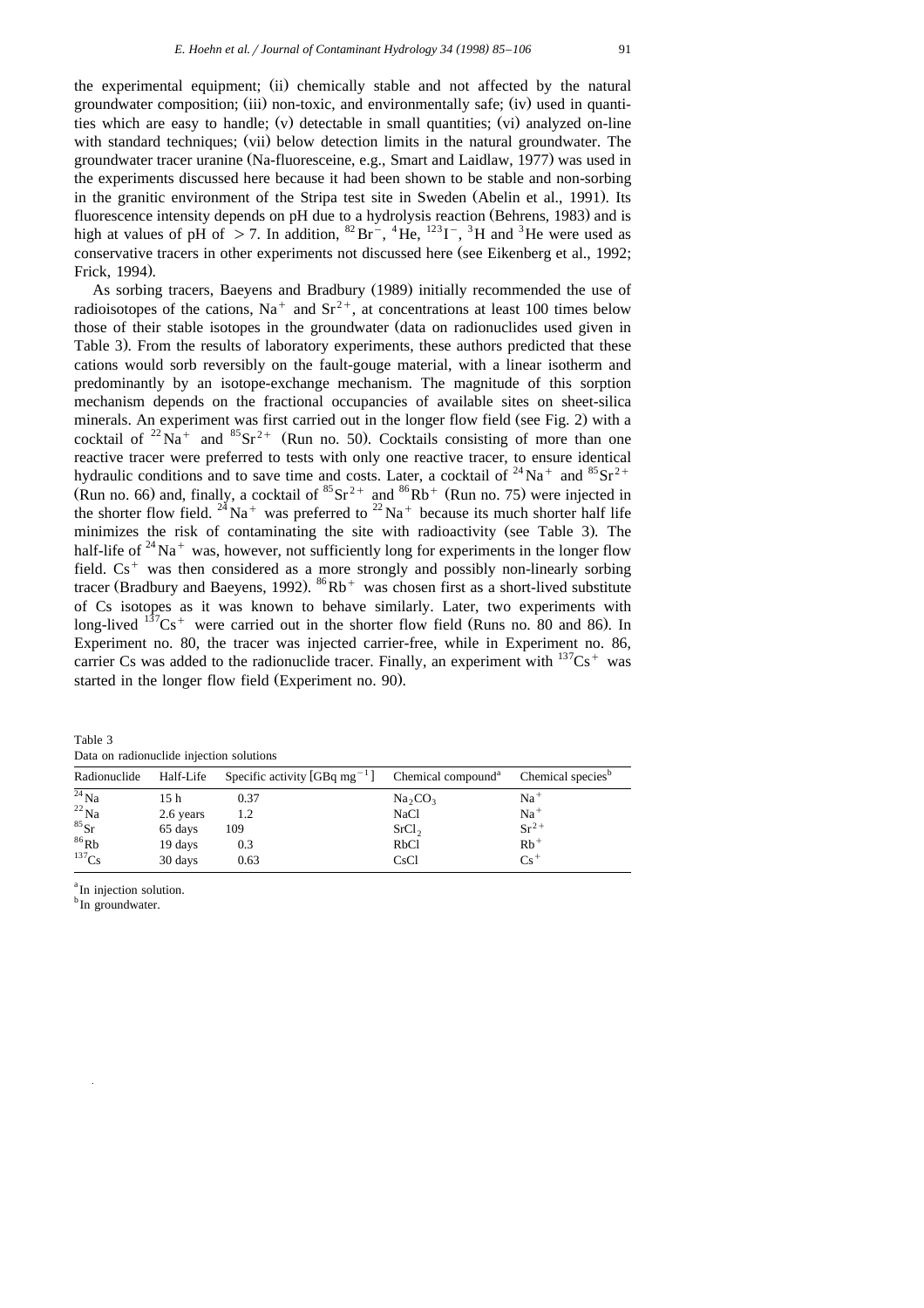#### *2.3. Equipment set-up*

An identification of the various radionuclide transport processes requires high-quality experimental data (Heer and Hadermann, 1994). To obtain reliable tracer concentration data over several orders of magnitude and to guarantee undisturbed and steady hydraulic and stable hydrochemical conditions proved to be a demanding task in the field study described here. For example, experimental artefacts such as sorption on test equipment or instrumental dispersion due to dead volumes in lines and packed-off intervals had to be minimized. Early pilot tests (1988–1989) aimed primarily at characterizing the dipole flow field. Residence times of conservative tracers in the order of  $1-10$  h correspond to residence times of sorbing radionuclides between 10 h and more than a month, at retardation coefficients of 10 to 100. The flow rates of the pilot tests had to be adapted accordingly. The pilot tests showed a number of experimental problems to be solved, among them the following important set-up modifications and optimizations (Fig. 4; see also Frick, 1994; Eikenberg et al., 1994).

- Reduction of total dead volume of the instrumental set-up by one order of magnitude, from originally a few liters to a few 100 ml, to reduce the unknown instrumental dispersion.



Fig. 4. Experimental set-up and location of tracer analytical equipment.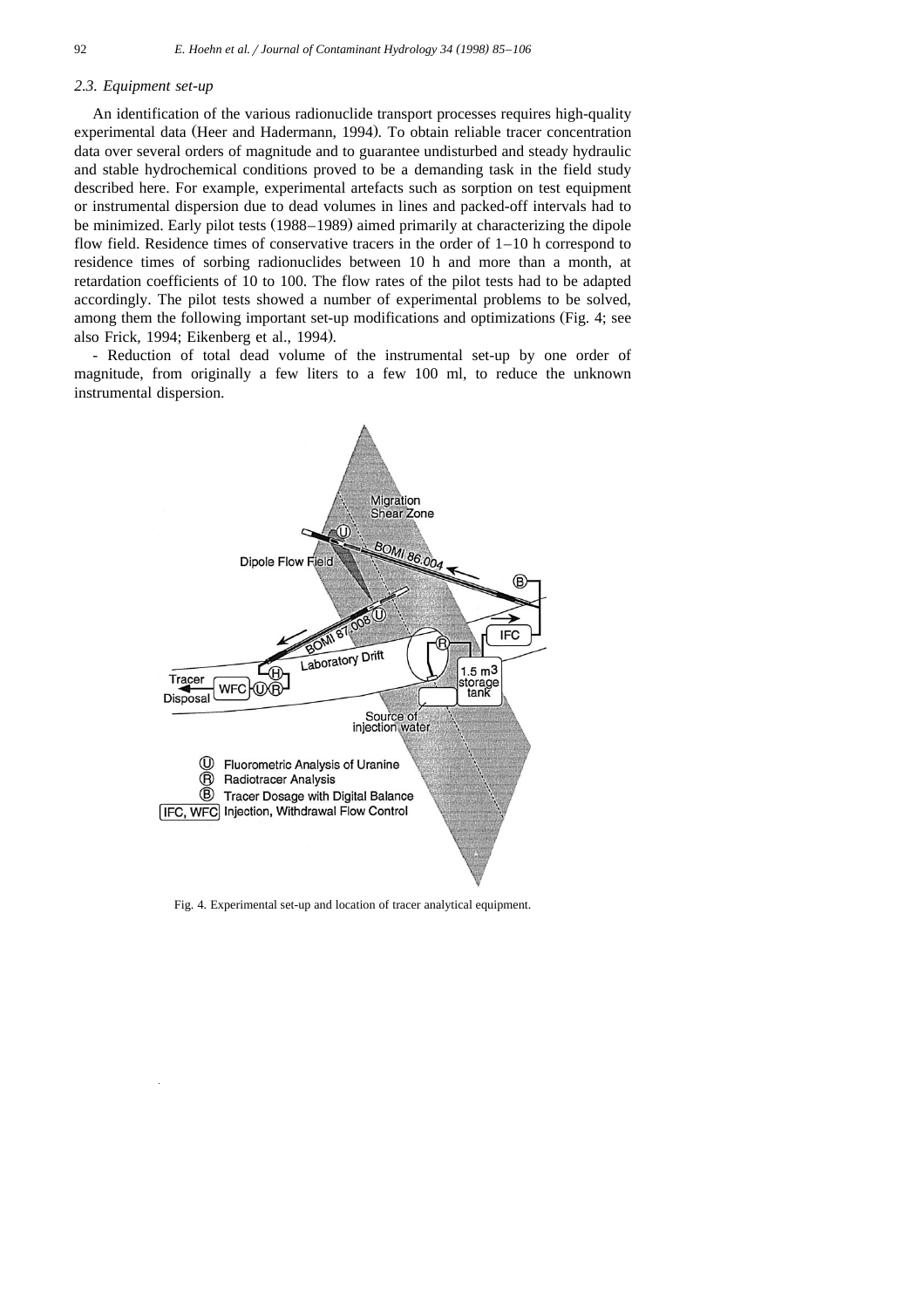- Exclusive use of teflon-coated stainless steel, teflon and nylon, as materials for test equipment in direct contact with traced water, to avoid sorption of tracers on the equipment (for conclusions from material blank tests, see Eikenberg et al., 1994).

- Implementation of a HPLC pumping technique with very stable, precise and long-term constant pumping rates (SHIMADZU, LC-8), to provide and maintain a constant flow field during the experiments (requirement for transport modelling, see Heer and Hadermann, 1994).

- Use of groundwater from the site for dipole injection flow, including the installation of a stainless-steel reservoir tank without teflon coating, which was flushed with nitrogen gas (99.5% N<sub>2</sub>, rest mainly  $O_2$ ; Carbagas, Zurich, Switzerland), to keep the groundwater  $O_2$ - and  $CO_2$ -free (strong recommendation of Eikenberg et al., 1992).

- Monitoring of specific electrical conductivity, temperature, and pH of the injected and the withdrawn water with electrode probes (WTW 3000, Wissenschaftlich-Technische Werkstätten, Weilheim, Germany), and dissolved oxygen, with a sensitive flow cell (type 2713, Orbisphere, Geneva, Switzerland; detection limit: 0.01 ppb). On-line monitoring of these physico-chemical parameters was part of the stability control of the groundwater composition within the shear zone.

- Development of precise dosage devices for pulse and step input tracer mass determination, using a balance (PM 4600, Mettler Greifensee, Switzerland; detection  $\lim$ it: 1 mg), an additional HPLC pump for dosage, and a recirculation line for mixing and saturation of pump and lines with tracer solution, before injection into the dipole flow line (Eikenberg et al., 1994).

- Development and implementation of dual-quartz optical fluorometry in packer systems, to enable a precise and highly sensitive down-hole analysis of uranine: the signals downhole were modified with respect to those at the beginning of the injection flow line. Therefore, down-hole optical fluorometry was necessary to define the tracer concentration–time input function in the packed-off interval of the injection bore hole. It was furthermore helpful for monitoring tracer breakthrough in the packed-off interval of the withdrawal bore hole (for details, see Frick et al., 1992).

- Equipment tests (i.e., 'blank' tests) verified that the measured uranine input function is also valid for the simultaneously injected sorbing radionuclides, for which down-hole measurement was not feasible.

- Increase of the analytical range for on-line tracer detection devices to allow minimal injection of tracer mass or activity, e.g., using a high-resolution 17 bit data logger (Fluke Helios), development of data acquisition software, optimizing geometry of flow through devices for the on-line  $\gamma$ -spectrometry (ORTEC, 441; detection limit for counting intervals of 2 min: 50 Bq  $1^{-1}$ , and 10 cm lead shielding to decrease the high  $\gamma$ -background scatter from natural terrestrial radiation). The conversion of measured signals into specific activity units  $(Bq \ 1^{-1})$  was achieved by comparing laboratory results from check samples taken during the experiments with the corresponding on-line measured data (for details, see Eikenberg et al., 1994).

## *2.4. Radiation protection measures*

Working with radioactive tracers requires radiation protection and a radiation-controlled zone was built in the GTS drift, which conformed to the Swiss radioprotection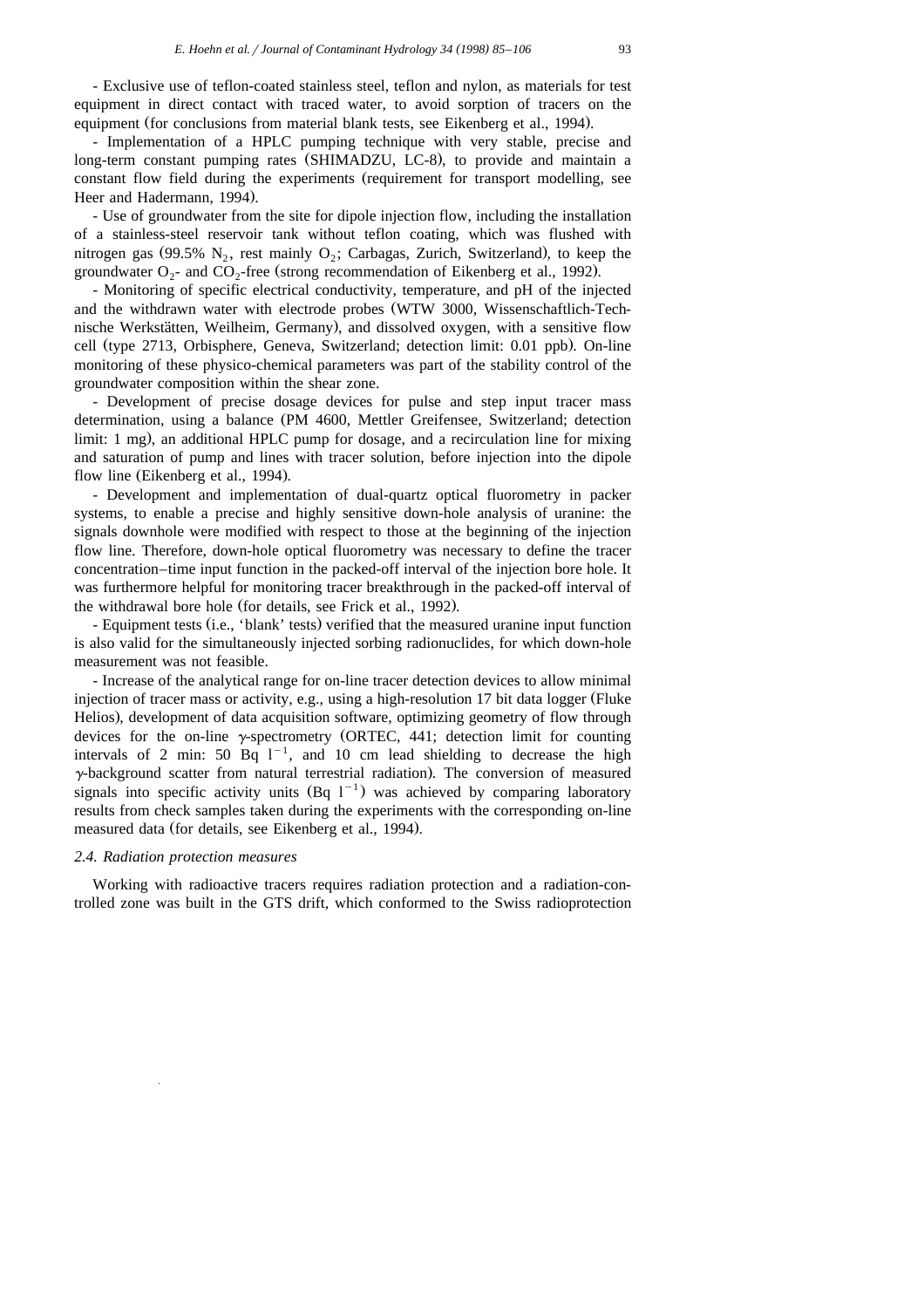regulations (HSK, 1993). Radiation protection measures specifically designed for the GTS Migration Experiment included the following elements (Frick, 1994).

- Access to the laboratory zone restricted to those involved in the Migration Experiment, and all work carried out in this zone monitored by a trained radioprotection officer (E. Reichlmayr).

- Experiments exclusively in dipole flow fields with 100% recovery of conservative tracers.

- Maximum stock activity of 740 MBq for the radionuclides of Table 3, and maximum injection activity of 7.4 MBq for each radionuclide in each experiment.

- Recovery of radionuclides in two tanks, at the end of the withdrawal-flow line, with subsequent decay of short-lived radionuclides, and further decontamination of long-lived radionuclides  $(^{22}$  Na<sup>+</sup> and  $^{137}Cs$ <sup>+</sup>; see Table 3).

 $^{22}$ Na<sup>+</sup> was pumped to a mobile on-site ion-exchange facility using antimony pentoxide hydrate as the sorbent. This procedure reduced the activity of  $22\text{ Na}^+$  in the water to  $\leq 0.4$  Bq 1<sup>-1</sup>. <sup>137</sup>Cs<sup>+</sup> was pumped to an ion-exchange column filled with a composite absorbent consisting of nickel hexacyanoferrate as the active component, built onto a matrix of polyacrylonitrile (Sebesta et al., 1994). This procedure reduced the activity of  $137Cs^+$  to  $\lt 0.2$  Bq  $1^{-1}$ . Subsequently, the solutions were discharged to the Aare River.

## **3. Results and discussion**

## *3.1. O*Õ*er*Õ*iew*

The results of the dipole injection–withdrawal experiments are subdivided into two sections, those from the shorter flow field  $(1.7 \text{ m}$  flow distance) and those from the longer one (4.9 m flow distance). The cationic radionuclides used as tracers were weakly sorbing  $(^{24}Na^{+}$  and  $^{22}Na^{+}$ ), moderately sorbing  $(^{85}Sr^{2+}$  and  $^{86}Rb^{+})$ , and strongly sorbing  $({}^{137}Cs^+)$ . The breakthrough curves (BTCs) of these tracers are plotted in Figs. 4–8. A normalization of tracer concentrations  $(C)$  to the injected mass or activity,  $M_0$ , i.e.,  $C/M_0$  [mg ml<sup>-1</sup> mg<sup>-1</sup>; Bq ml<sup>-1</sup> Bq<sup>-1</sup>], allowed comparison between BTCs of different tracers and different flow fields. An integration of the concentration with time (area under the BTCs) times the flow rate yields curves of tracer recovery as a function of time  $R(t) = (Q(\int_0^{\infty} C(t) dt)) / M_0$ . Table 4 summarizes the experimental results. The groundwater flow velocities derived from the BTCs of uranine were between 1.3 and 2.0 m h<sup>-1</sup> in the shorter flow field, and 0.9 m h<sup>-1</sup> in the longer flow field. The BTCs of the radionuclides were subject to counting statistics as a function of time and total activity of the input solution. The linearity of the  $\gamma$ -counters was tested in that different aliquots were taken from input solutions. At a dilution range between  $10^0 - 10^{-5}$ , linear regression lines were obtained between expected and measured activities for Na and Sr, indicating linearity between  $\gamma$ -count rate and activity (Eikenberg et al., 1994). An overall error in the concentration measurements was in the order of 5% at high concentrations, and went up to about 30% near background.

The results are shown in Table 5 (shorter flow field) and Table 6 (longer flow field) using three parameters which are derived from the BTCs of uranine and compared with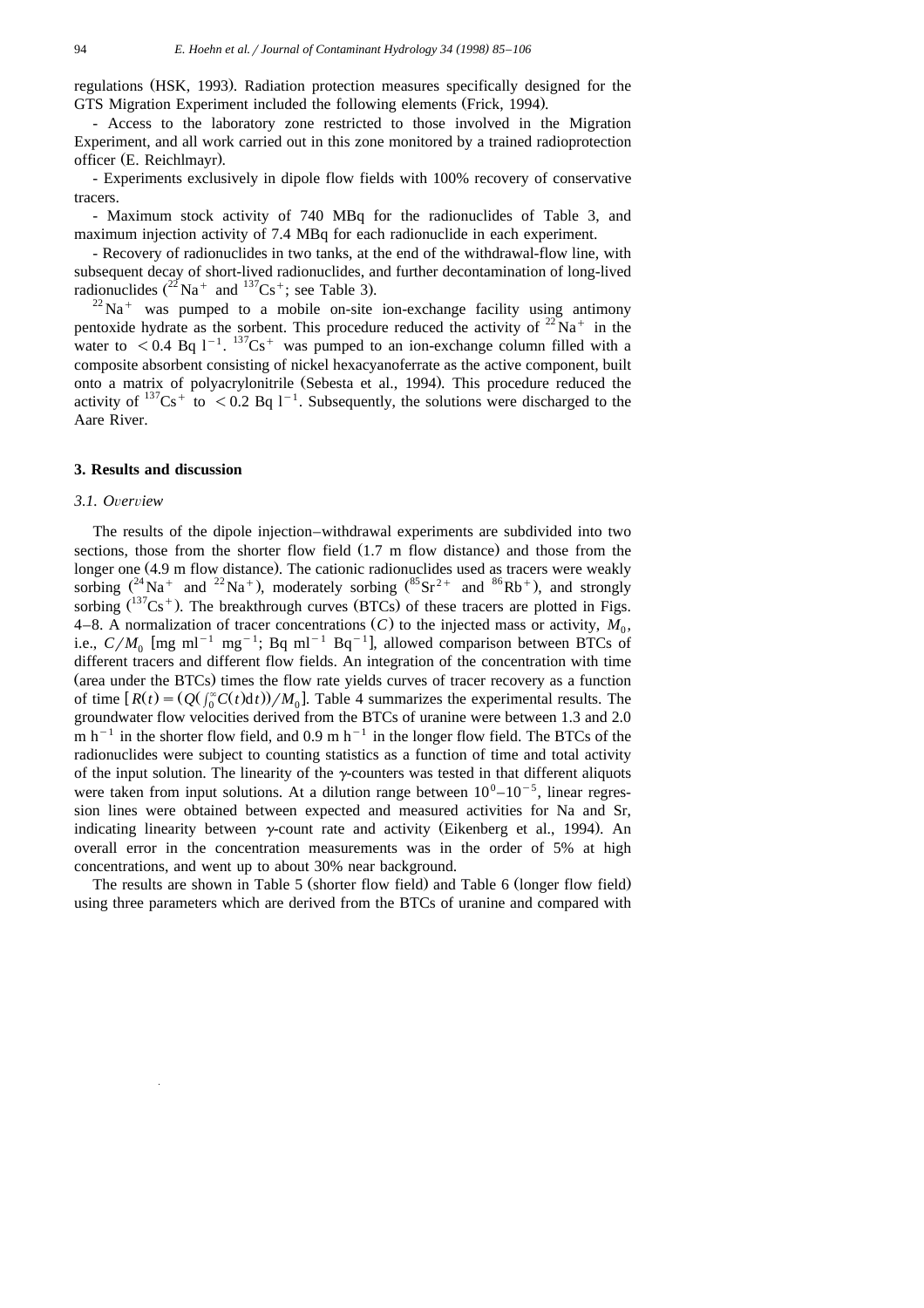

Fig. 5. 'Breakthrough injection bore hole': uranine concentration–time distribution (CTD) and recovery curves in injection bore hole  $(P_1)$ ; 'Breakthrough withdrawal bore hole': uranine BTC and recovery curves in withdrawal bore hole ( $P_w$ ). Note small delay resulting in influence of BTC in  $P_w$  by CTD in  $P_i$ ; recovery curves shown at linear vertical axis, at right-hand side; shorter flow distance of 1.7 m; Run no. 75.

the BTCs of the sorbing radionuclides: (i) the peak-height reduction  $[(C_{\text{peak}}/M_0)_{\text{red}}]$ , (ii) the peak retardation  $(R_{peak})$ , and (iii) the '50%-retardation'  $(R_{50\%})$ . The three parameters are drawn directly from the experimental BTCs, as follows: the peak-height reduction is the ratio of the relative uranine peak concentration divided by the relative peak concentration of the respective radionuclide. The peak retardation is the ratio of the peak time of the respective radionuclide divided by the peak time of uranine. It is a measure of the delay of the radionuclide's median residence time compared to that of



Fig. 6. Tracer concentration–time distribution as breakthrough curve (BTC) of uranine,  $^{24}$ Na<sup>+</sup>, and  $^{85}$ Sr<sup>2+</sup> (Run no. 66) in double-logarithmic scale; concentration normalized to injected mass or activity  $(C/M_0)$ , and corrected for radioactive decay; shorter flow distance of 1.7 m; recovery curves shown at linear vertical axis, at right-hand side.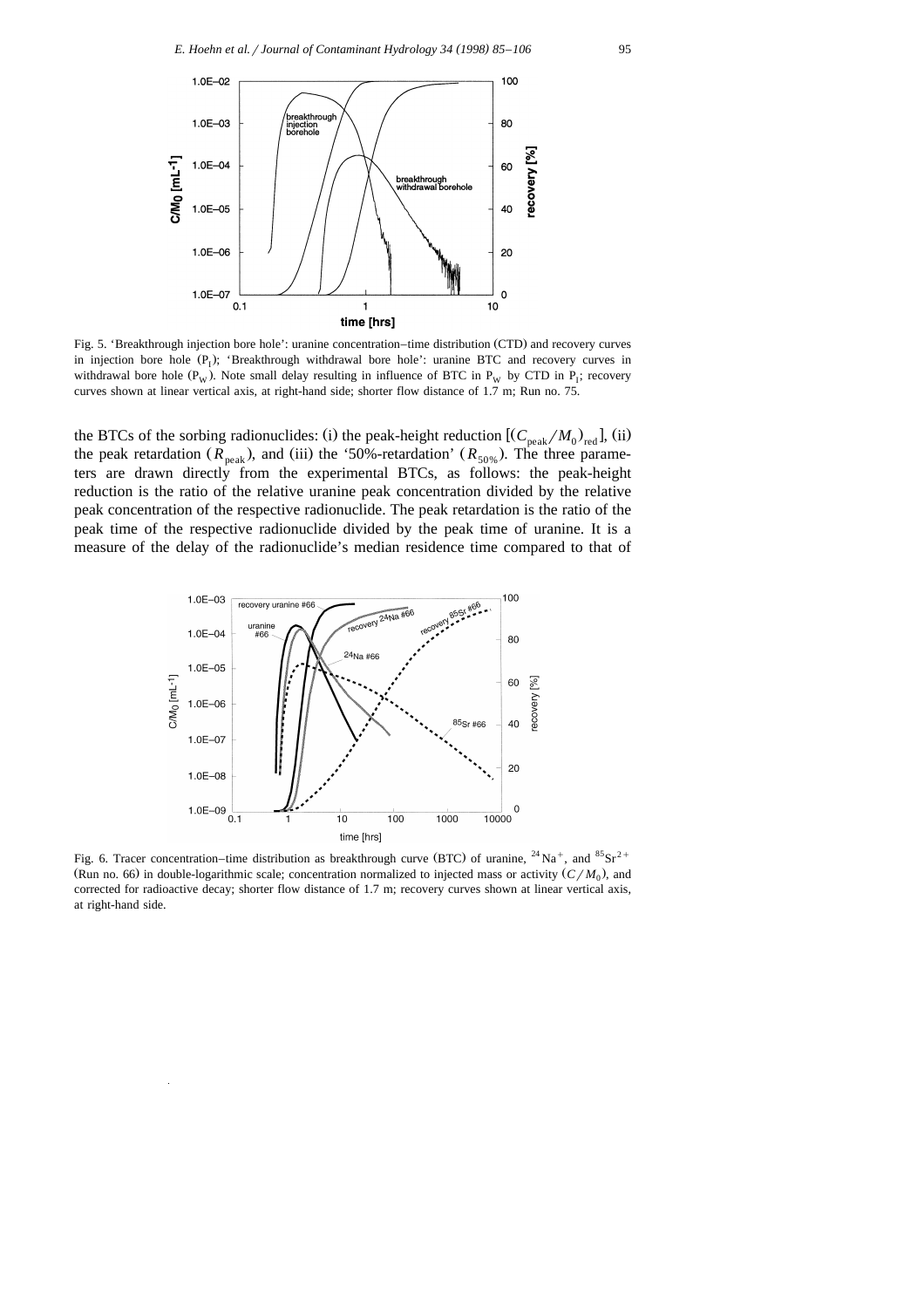

Fig. 7. Tracer concentration–time distribution as breakthrough curve (BTC) of uranine (Run no. 80),  ${}^{85}Sr^{2+}$  and  ${}^{86}Rb^{+}$  (Run no. 75), and  ${}^{137}Cs^{+}$  (Run no. 80), in double-logarithmic scale (Runs no. 75 and 8 combined); concentration normalized to injected mass or activity  $(C/M_0)$ , and corrected for radioactive decay; shorter flow distance of 1.7 m; recovery curves shown at linear vertical axis, at right-hand side.

uranine. The 50% retardation is the ratio of the time of 50% recovery of the respective radionuclide divided by the time of 50% uranine recovery. It is a measure of the delay of the mean radionuclide residence time with respect to that of uranine. The three parameters form a basis for transport modeling and give a qualitative indication of transport processes of the radionuclides.

The tracer injection function of the larger flow field was such that the uranine concentration in the packed-off section of the injection bore hole was at background



Fig. 8. Tracer concentration–time distribution as breakthrough curve (BTC) of uranine and  $137Cs^+$ , in double-logarithmic scale; concentration normalized to injected mass or activity  $(C/M_0)$ , and corrected for radioactive decay; shorter flow distance of 1.7 m; recovery curves shown at linear vertical axis, at right-hand side. tracer concentration:  $2.7 \times 10^{-5}$  M (carrier-free; Run no. 80) and about  $3 \times 10^{-2}$  M (with Cs<sup>+</sup>-carrier, Run no. 86).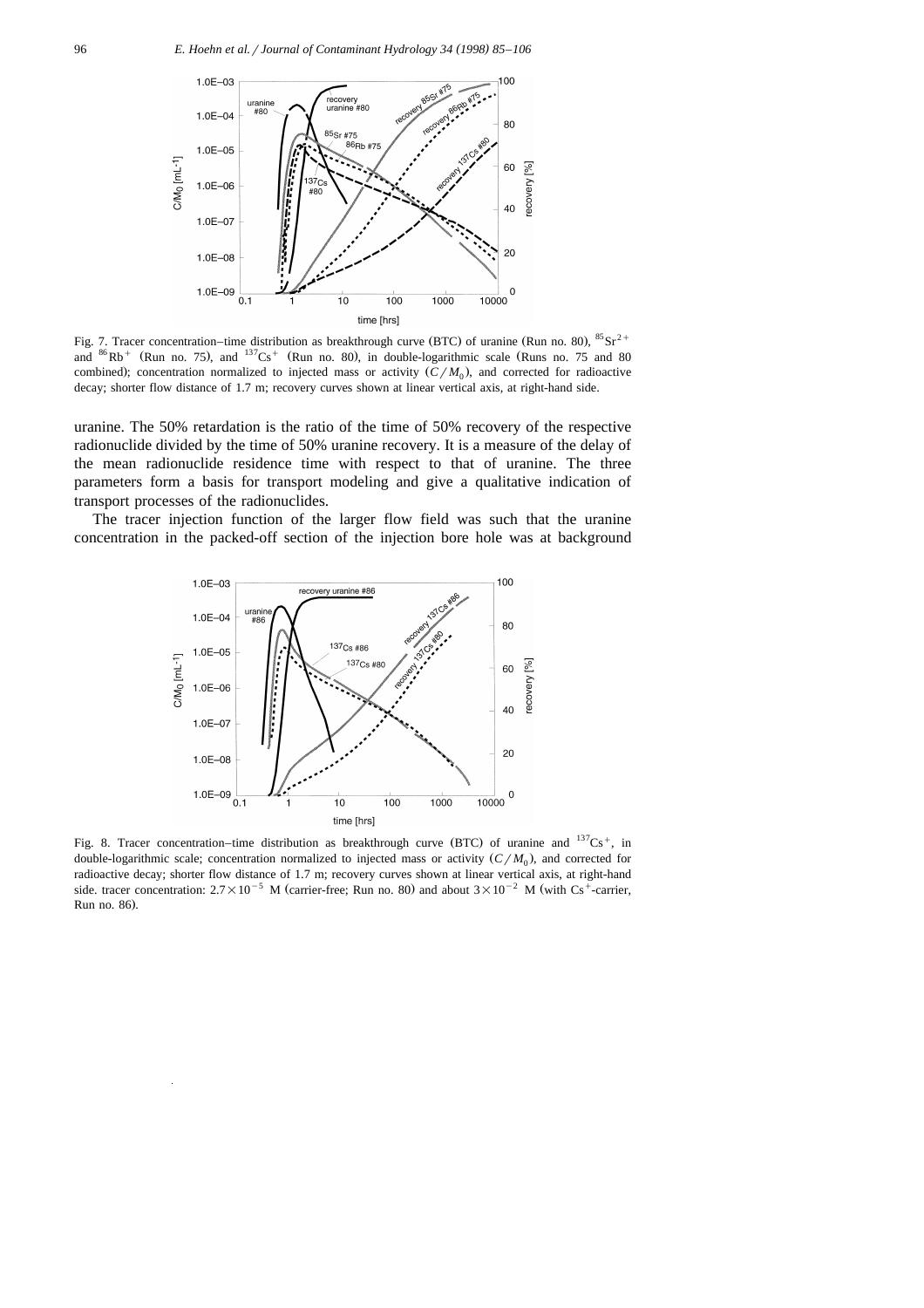| Run<br>number | Flow distance<br>(m) | Tracer               | $M_0$ (mg) or<br>(MBq) | $C_{\rm peak}$ / $M_0$<br>$(ml^{-1})$ | $t(C_{\text{peak}}/M_0)$<br>(h) | t(50%)<br>(h)    |
|---------------|----------------------|----------------------|------------------------|---------------------------------------|---------------------------------|------------------|
| 50            | 4.9                  | Uranine              | 0.0630                 | $2.4 \times 10^{-5}$                  | 3.3                             | 5.5              |
|               |                      | $Na-22$              | 0.91                   | $7.7 \times 10^{-6}$                  | 4.7                             | 17               |
|               |                      | $Sr-85$              | 5.3                    | $1.0\times10^{-7}$                    | 178                             | 2000             |
| 66            | 1.7                  | Uranine              | 0.00946                | $1.8 \times 10^{-4}$                  | 1.1                             | 1.3              |
|               |                      | $Na-24$              | 0.40                   | $1.3 \times 10^{-4}$                  | 1.1                             | 1.4              |
|               |                      | $Sr-85$              | 3.1                    | $1.2 \times 10^{-5}$                  | 1.1                             | 15               |
| 75            | 1.7                  | Uranine              | 0.0117                 | $2.0 \times 10^{-4}$                  | 0.82                            | 1.1              |
|               |                      | $Sr-85$              | 2.7                    | $3.2 \times 10^{-5}$                  | 0.90                            | 8.8              |
|               |                      | Uranine <sup>a</sup> | 0.0884                 | $1.8 \times 10^{-4}$                  | 0.87                            | 1.2              |
|               |                      | $Rb-86^a$            | 11.7                   | $1.6 \times 10^{-5}$                  | 1.0                             | 25.5             |
| 80            | 1.7                  | Uranine              | 0.0080                 | $2.1 \times 10^{-4}$                  | 0.76                            | 0.86             |
|               |                      | $Cs-137$             | 6.4                    | $1.2 \times 10^{-5}$                  | 0.85                            | 180              |
| 86            | 1.7                  | Uranine              | 0.0074                 | $2.2 \times 10^{-4}$                  | 0.70                            | 0.85             |
|               |                      | $Cs-137b$            | 6.5                    | $4.6 \times 10^{-5}$                  | 0.75                            | 5                |
| 90            | 4.9                  | $Cs-137$             | 6.5                    | $3.9 \times 10^{-9}$                  | 2530                            | $\approx$ 30 000 |

Table 4 Results of pulse–stimulus experiments with uranine and sorbing radionuclide tracers

 $M<sub>o</sub>$ : injected mass, or activity.

 $C_{\text{peak}} / M_0$ : relative maximum (peak) mass or activity concentration [mg ml<sup>-1</sup>/mg<sup>-1</sup>; MBq ml<sup>-1</sup>/MBq<sup>-1</sup>].  $t$ ( $C_{\text{peak}}$  / $M_0$ ): time at which peak concentration occurred.

 $t(50\%)$ : time of 50% recovery.

<sup>a</sup> Injected one week later.

Table 5

<sup>b</sup>Carrier added to Cs-137 radioactivity, by factor of 1000.

long before the first arrival of the tracer in the withdrawal bore hole. In the shorter flow field, however, uranine appeared in the withdrawal bore hole at a time, at which the concentration in the injection bore hole was still significant (see Fig. 5). The tracer was less diluted in the smaller flow field than in the larger one. Therefore, modeling the breakthrough and the recovery of the tracers required the knowledge of the complete input function.

| Radionuclide | $(C_{\text{peak}}/M_0)_{\text{red}}$ | peak | $R_{50\%}$ |        |  |
|--------------|--------------------------------------|------|------------|--------|--|
| $Na-24$      | 1.4                                  |      | 1.1        |        |  |
| $Sr-85$      | 15                                   |      | 14         |        |  |
| $Sr-85$      | 6.3                                  | 1.1  | 8.0        |        |  |
| <b>Rb-86</b> | 11                                   | 1.1  | 21.3       |        |  |
| $Cs-137$     | 17.5                                 | 1.1  | 209        |        |  |
| $Cs-137$     | 4.8                                  | 1.1  | 68         |        |  |
|              |                                      |      |            | $\sim$ |  |

Shorter flow field, parameter ratios derived from radionuclide and uranine breakthrough curves

 $(C_{\text{peak}}/M_0)_{\text{red}}$ : radionuclide peak-height reduction, relative maximum (peak) activity concentration of uranine, divided by relative peak concentration of sorbing radionuclide.

 $R_{\text{peak}}$ : radionuclide peak retardation, time at which peak of sorbing tracer appeared, divided by time at which uranine peak appeared.

 $R_{50\%}$ : '50%-retardation', i.e., radionuclide retardation at time of 50% recovery.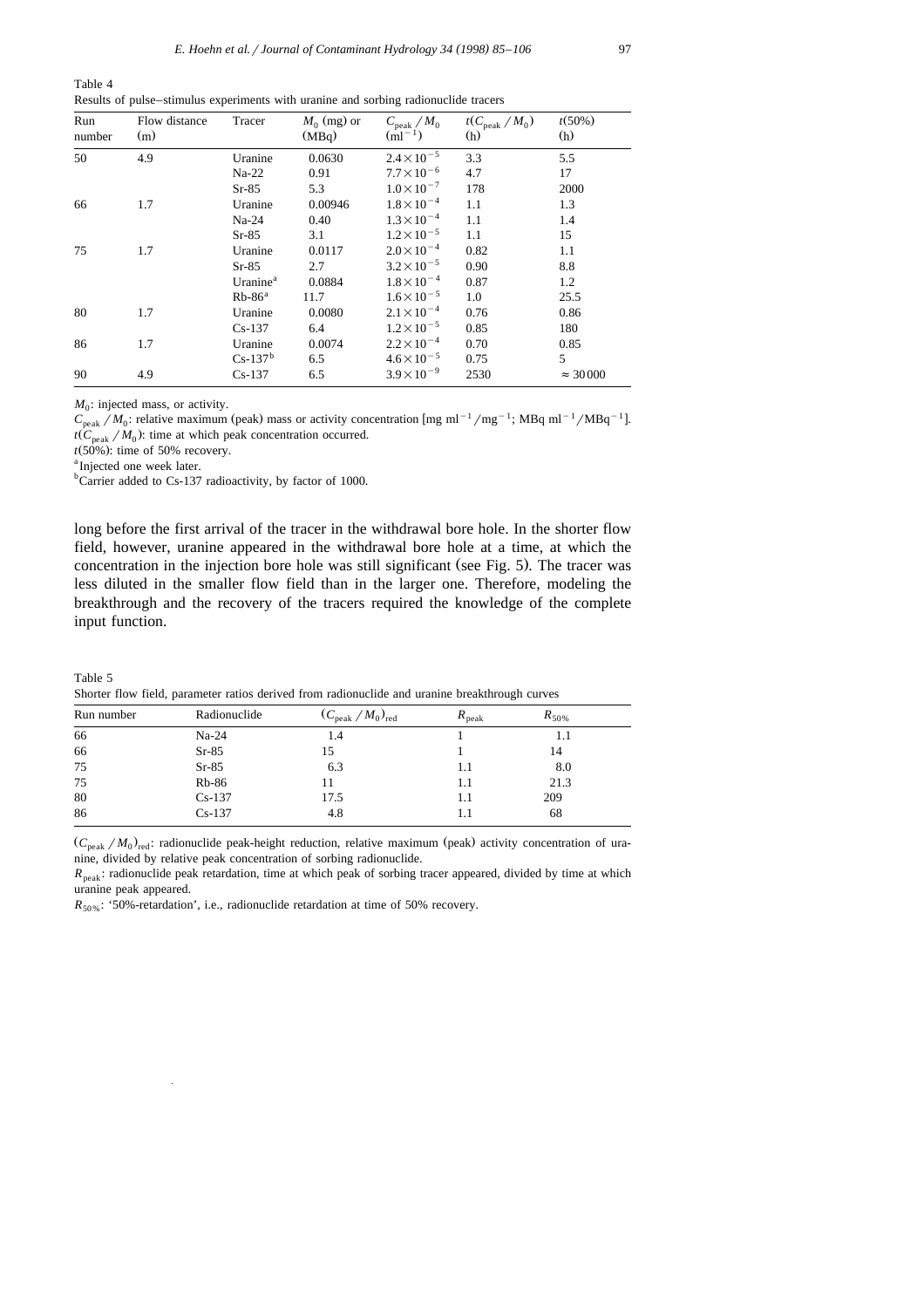| <u>.</u>   |              |                                | ີ                          |                |  |
|------------|--------------|--------------------------------|----------------------------|----------------|--|
| Run number | Radionuclide | $(C_{\rm peak}/M_0)_{\rm red}$ | $\mathbf{r}_{\text{peak}}$ | $R_{50\%}$     |  |
| 50         | $Na-22$      |                                | 1.4                        | 3.2            |  |
| 50         | $Sr-85$      | 240                            | 54                         | 364            |  |
| 90         | $Cs-137$     | 6154                           | 767                        | $\approx$ 5450 |  |
|            |              |                                |                            |                |  |

Longer flow field, parameter ratios derived from radionuclide and uranine breakthrough curves

 $C_{\text{peak}}/M_0$ , radionuclide peak-height reduction, relative maximum (peak) activity concentration of uranine, divided by relative peak concentration of sorbing radionuclide.

 $R_{peak}$ : radionuclide peak retardation, time at which peak of sorbing tracer appeared, divided by time at which uranine peak appeared.

 $R_{50\%}$ : '50%-retardation', i.e., radionuclide retardation at time of 50% recovery.

Experiments with the same withdrawal flow rate, but with different injection flow rates allowed an assessment of the optimal flow rate to obtain maximum tracer recovery. The flow field with a value of  $\beta$  of about 15 resulted in a BTC with a single sharp concentration peak (monomodal), subsequent long tailing and full uranine recovery. A flow field with  $\beta$  of about 3, however, resulted in a BTC with two peaks (bimodal) and recovery rates of  $\leq 100\%$ . Migration through one of the water-conducting zones might have been so much restricted at  $\beta$  of about 15 that the respective peak was suppressed by the magnitude of the peak resulting from migration through the other zone. Less asymmetrical injection–withdrawal flow fields (small value of  $\beta$ ) have somewhat smaller flow velocities, but are still far from being representative for the potential sites of radioactive wastes disposal. The groundwater flow velocities are higher at the hydraulic gradients of a dipole flow system than at natural flow conditions. They are, furthermore, more sensitive to heterogeneities of the transmissivity within the fracture system and thus have a tendency to result in multiple-peak responses to tracer injection (see Moreno and Tsang, 1991; for details, see Frick, 1994).

Effects of interchanging injection and withdrawal bore holes (reverse flow), were investigated with two sets of experiments in the longer flow field. Each experiment of the two sets was conducted at about the same flow rates, one with flow towards the drift, and one with reverse flow, i.e., away from the drift. The reverse flow field was found not to be bounded in that in the order of 30–40% of the tracer were lost.

## 3.2. Shorter flow field  $(1.7 \text{ m flow distance};$  Figs.  $6-8$ )

In the shorter flow field, the BTCs and the recovery curve of uranine were compared<br>with those of the sorbing radionuclides,  $^{24}$  Na<sup>+</sup> and  $^{85}$ Sr<sup>2+</sup> (Run no. 66; Fig. 6),  $^{85}$ Sr<sup>2+</sup><br>and  $^{86}$ Rb<sup>+</sup> (Run no. 75; Fi groundwater flow velocity increased slightly with each experiment, in spite of identical injection- and withdrawal-flow rates. This can be judged from Table 4, where the times of uranine peak concentration and of 50% recovery decreased from 1.1 (Run no. 66) to 0.7 h (Run no. 86), and from 1.3 (Run no. 66) to 0.85 h (Run no. 86), respectively. In fact, some wash-out of particulate matter was observed in the filters of the tubing from the withdrawal bore hole, which could be the reason for the observed decrease in tracer

Table 6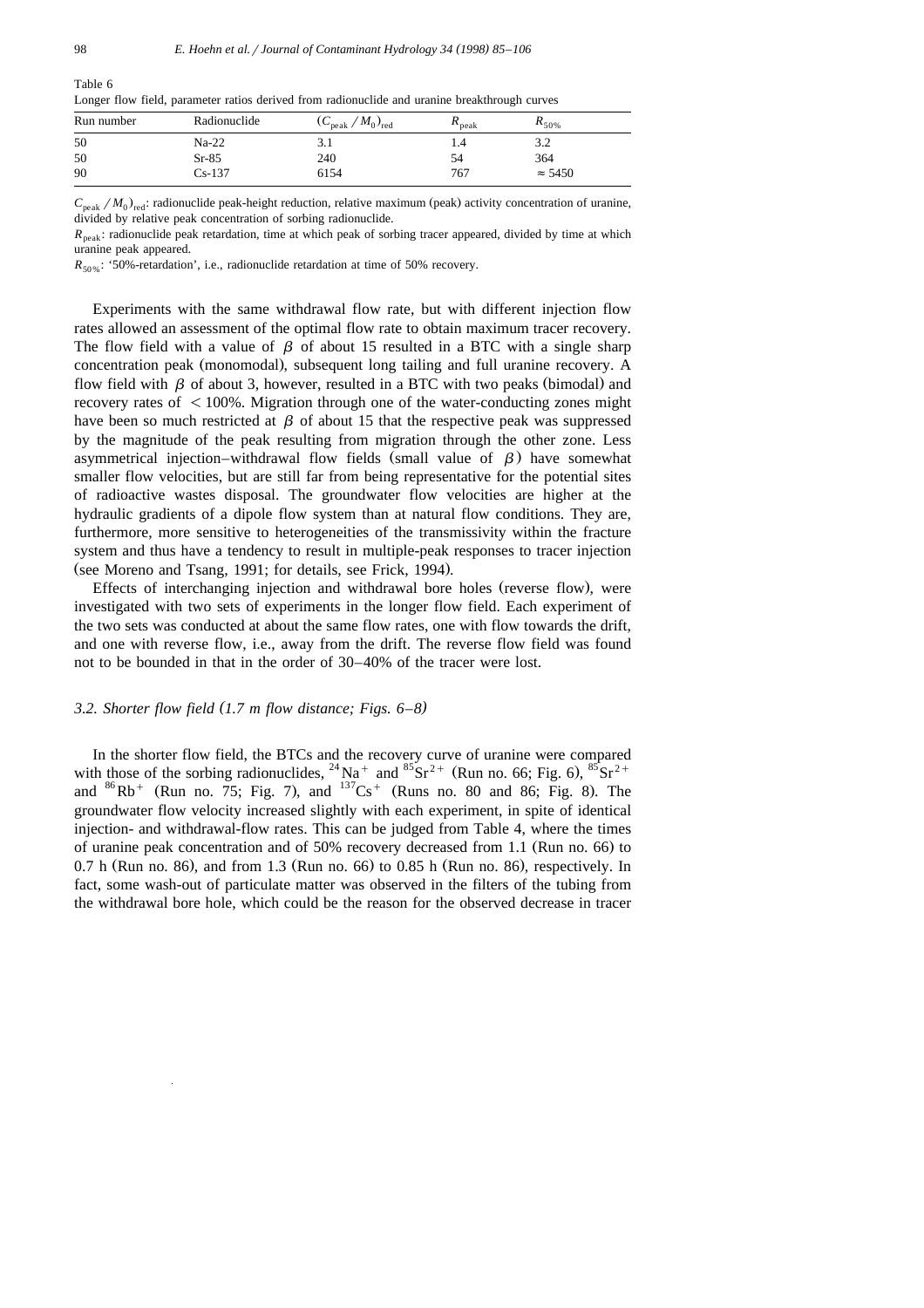residence time. Given that the values for porosity, hydraulic gradient and flow distance in the fracture remained unchanged, a change of the value for hydraulic conductivity of about 50% due to wash-out of fault gouge does not seem unrealistic.

Only insignificant peak retardation was observed for the sorbing tracers (Column 4 of Table 5). From the steeply rising leading edge of the BTCs and the peaks, which were similar for all tracers used, it was concluded that a rapid transport of the tracers through water-conducting zones predominates and that sorption processes played a minor role at the beginning of the experiments. The initial breakthrough occurred after about 1 h. Only a small fraction of the injected uranine tracer mass contributed to the peak breakthrough, and large differences in groundwater flow velocity probably exist between the center of the fracture and the surfaces of the rock. The trailing edge of the BTCs fell considerably less than the rise of the leading edge. The fraction of the injected tracer that was transported with delay is responsible for the long tailing of the trailing edge. This tailing is controlled by sorption, tracer diffusion in and out of the fault, or both (matrix diffusion, see Hadermann and Heer, 1996). Table 5 shows that retardation becomes of importance only at the trailing edge of the BTCs  $(50\%$ -retardation  $> 1$  for sorbing tracers). Sorption of the radionuclides was assumed to be fully reversible in the shorter flow field, in that the tracers revealed either a full recovery of the injected activity, or the recovery curve could be extrapolated to 100%. Complete elution of these ions during desorption was found in the static batch experiments of Aksoyoglu et al. (1990). These experiments used disaggregated mineral surfaces of mylonitic rock materials from the GTS, which is the same as that of the local experimental site. The contact time of the water with rock surfaces was much longer in the batch laboratory experiments than in the field migration experiments. Thus comparisons between laboratory and field work may be limited.<br><sup>24</sup>*Na*<sup>+</sup>. The BTC of Na was similar to that of uranine (Fig. 6) with values of about 1

for the parameters shown in Table 5. A model simulation of Heer and Hadermann (1994) of this BTC used a best-fit distribution coefficient of  $K_d = 0.13$  ml g<sup>-1</sup> for bulk sorption of Na in a porous matrix, which was based on various laboratory sorption experiments (batch and dynamic infiltration) of Aksoyoglu et al. (1990), Baeyens and Bradbury (1989) and Smith (1992), and on a field hydrogeochemical experiment (Eikenberg et al., 1991).<br><sup>85</sup>*Sr*<sup>2+</sup>, <sup>86</sup>*Rb*<sup>+</sup>. The general shape of the BTCs of both radionuclides, Sr and Rb (see

Fig. 7) was similar. Table 5 shows that the values for peak-height reduction and 50%-retardation of Sr and Rb were significantly above one. Sorption of Rb was somewhat stronger than that of Sr. A model simulation by Heer and Hadermann (1994) of the BTC of Sr with bulk sorption in the porous matrix used a best-fit distribution coefficient of  $K_d = 21$  ml g<sup>-1</sup>, which was based on the same experiments as above for Na. The trailing edges of the BTCs decreased with time as  $t^{-3/2}$ , at times later than about 10 h. This was interpreted by Heer and Hadermann (1994) to be a strong support for their model of matrix diffusion. At the end of Experiment no. 75 (1369 h = 57 days, about 3 half lives of  ${}^{86}$ Rb), nearly 90% of the injected Rb has decayed and activities

returned to background levels.<br><sup>137</sup>Cs<sup>+</sup>. In Experiment no. 80, carrier-free <sup>137</sup>Cs<sup>+</sup> was injected to keep the concentration of the injected radiocesium as low as possible, and to rule out changes of the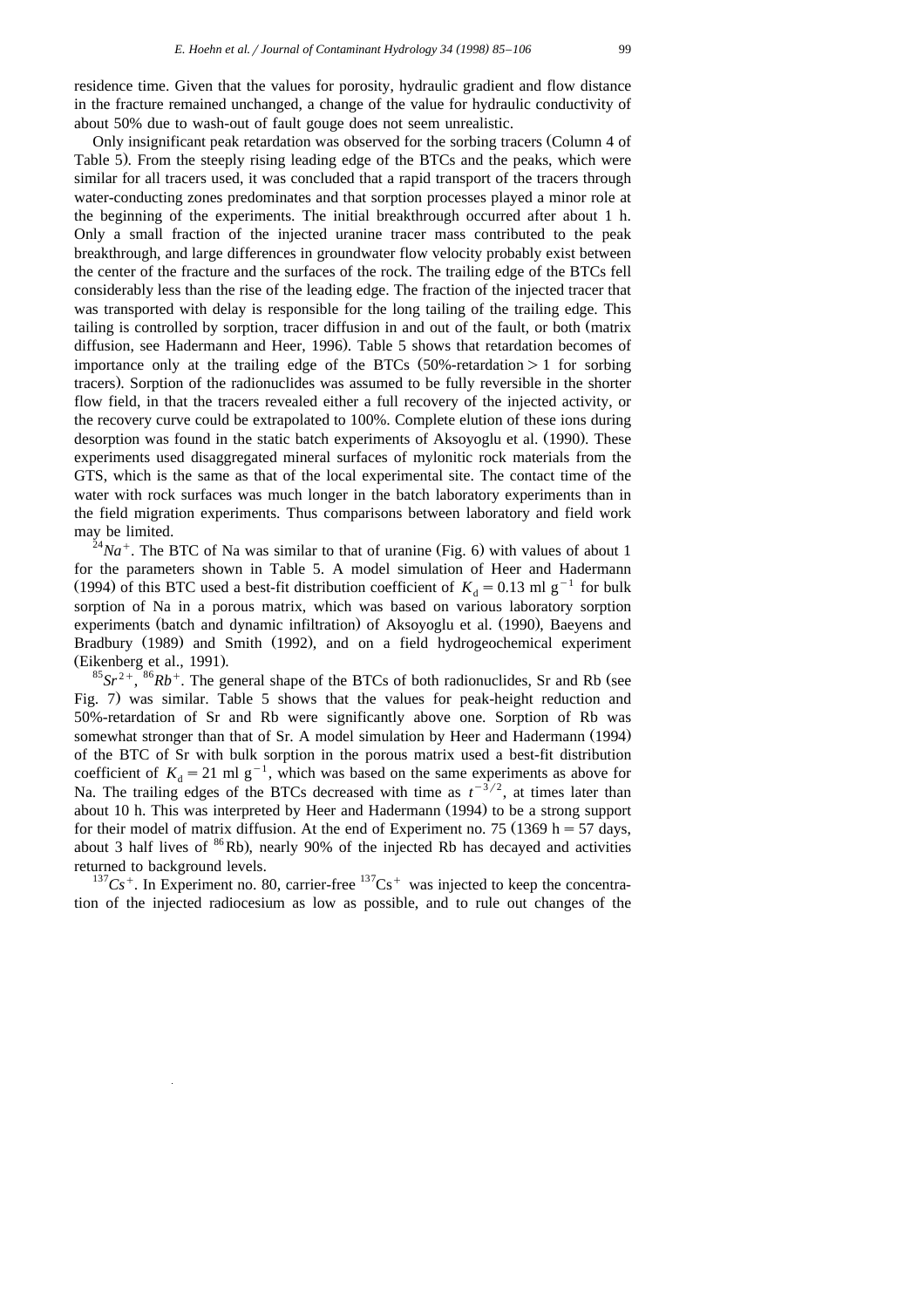sorption isotherm. The maximum concentration of total Cs in the injection bore hole of about  $10^{-7}$  M during the experiment was about 100 times higher than the natural background (Table 2). The general shape of the BTC of Cs in the withdrawal bore hole was similar to that of Rb and Sr in Fig. 6. However, the 50%-retardation was significantly higher. Within this period, the recovery of Cs amounted to 76%. From the results of Experiment no. 80, it was assumed that the BTC of Cs is dominated by the same processes as were the BTCs of Sr and Rb. Cremers et al. (1988) showed that the Cs sorption process is governed by isotope exchange, at low radiocesium concentrations, and by a preferential sorption on frayed edge sites of micas and clays, at higher concentrations.

To observe the effect of a high total Cs concentration in the groundwater on the transport behavior of radiocesium in the field, a carrier of inactive  $Cs<sup>+</sup>$  of a factor of about 1000 was added to the radionuclide in Experiment no. 86. This experiment was held under flow conditions similar to those of Experiment no. 80. The carrier-containing tracer sorbed less extensively than the carrier-free one. The peak retardation relative to uranine was about the same in both experiments. The following results of this experiment were interpreted as effects of non-linear sorption (Fig. 8): the peak-height reduction was lower in Experiment no. 86 than in no. 80 by a factor of 3.6. The 50%-retardation was lower with carrier Cs by a factor of 3.1. After about 900 h (somewhat more than 1 month), the recovery rate of  $^{137}Cs^+$  amounted to 93% in Experiment no. 86, which is 17% more than that of no. 80 after 2 months. Aksoyoglu  $(1990)$  and Aksoyoglu et al.  $(1990)$  investigated the sorption behavior of Cs, again on disaggregated mineral surfaces of mylonitic rock materials from the GTS site. They found distribution coefficients of Cs which showed a non-linear sorption isotherm and which were dependent on the potassium concentrations in the groundwater.

## *3.3. Longer flow field 4.9 m flow distance; Fig. 9 ( )*

As was the case in the shorter flow field, a full recovery of uranine in all the experiments indicated that the flow domain was bounded. The groundwater flow velocity, calculated from the 50%-recovery of uranine, was smaller in the longer flow field (about 1 m h<sup>-1</sup>; shorter flow field: about 1.9 m h<sup>-1</sup>; see Table 4). The peak concentration in the longer flow field was smaller by more than two orders of magnitude. In the longer flow field, the BTCs and recovery curves of uranine were compared with those of the sorbing radionuclides,  $^{22}$  Na<sup>+</sup> and  $^{85}$ Sr<sup>2+</sup> (Run no. 50) and  $^{137}Cs$ <sup>+</sup> (Run no. 90). A comparison of the shorter with the longer flow field resulted in the following differences:

(a) Shorter flow field;

- no peak retardation observed for any radionuclide tracer;
- I leading edge of tracer BTC dominated by rapid advection–dispersion through highly transmissive zones;
- small peak-height reduction;
- Ø 50%-retardation indicated retardation with mainly matrix diffusion and some sorption and desorption, only at trailing edge of BTC.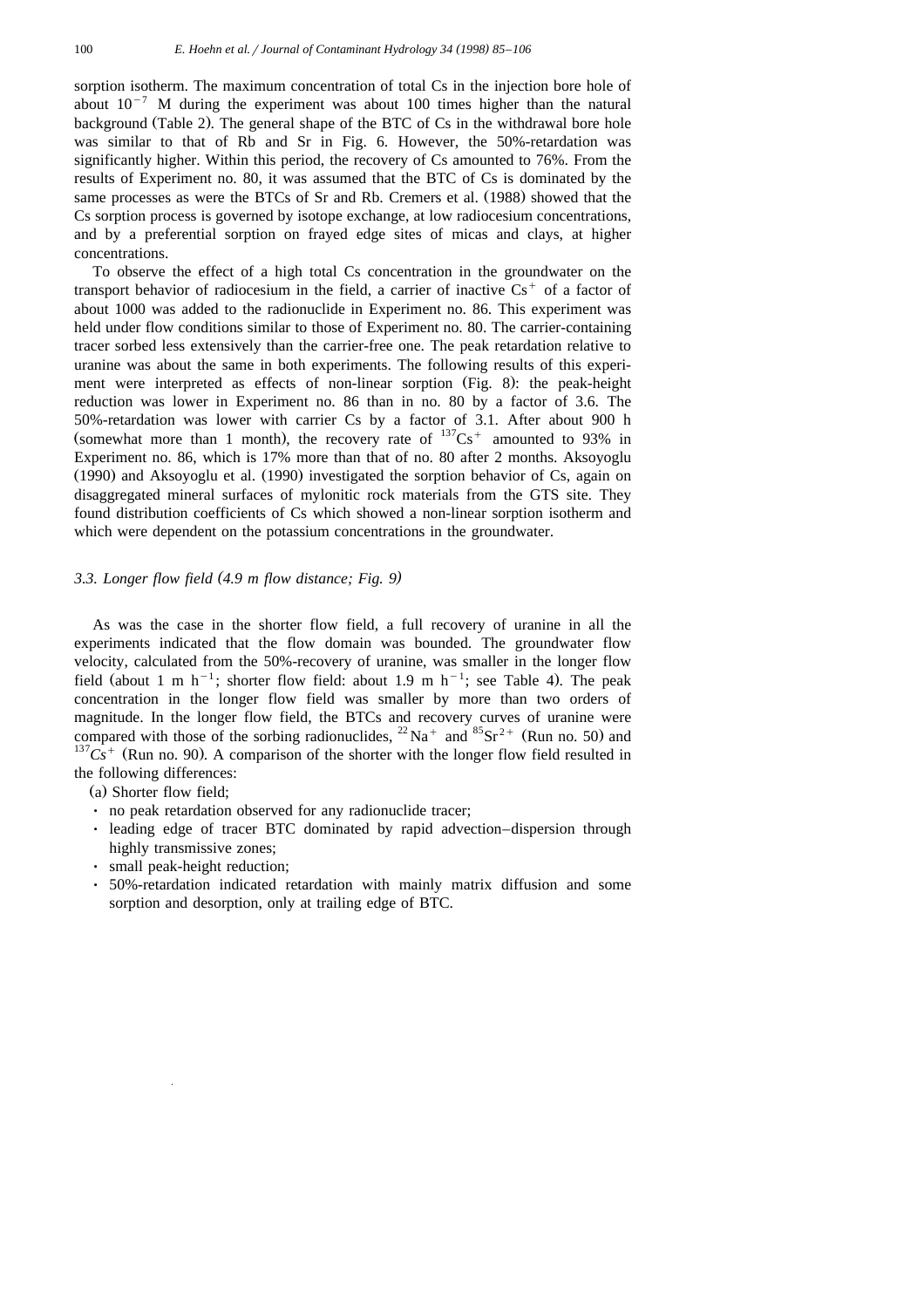

Fig. 9. Tracer concentration–time distribution as breakthrough curve (BTC) of uranine,  $^{22}$  Na  $^+$ ,  $^{85}$ Sr  $^{2+}$  (Run no. 50) and  $137Cs$ <sup>+</sup> (Run no. 90), in double-logarithmic scale (Runs no. 50 and 90 combined); concentration normalized to injected mass or activity  $(C/M_0)$ , and corrected for radioactive decay; larger flow distance of 4.9 m; recovery curves shown at linear vertical axis, at right-hand side. Apparent second peak in Cs BTC, due to malfunction of pumps maintaining dipole flow field.

- (b) Longer flow field;
- significant peak retardation and peak-height reduction for the reactive radionuclide tracers;
- $\cdot$  the 50%-retardation of the reactive tracers indicated that the retardation of the radionuclides represents sorption and matrix diffusion, which dominate radionu-

clide transport.<br><sup>22</sup>*Na*<sup>+</sup>. With respect to that of uranine in the same experiment, the BTC of Na revealed a slight peak-height reduction, peak retardation and 50%-retardation. The values for the parameters 'peak-height reduction' and '50%-retardation' of Na were higher in the longer flow field, by a factor of 2–3. As in the shorter flow field, the full recovery of Na showed that sorption was reversible. Hadermann and Heer (1996) fitted the BTC of uranine and Na  $(K_d$  for Na: 0.13 ml g<sup>-1</sup>) with good agreement and found strong support for their transport model which includes matrix diffusion. The Na peak was dominated by rapid advection–dispersion transport through highly transmissive channels as was the case in the shorter flow field, but was less pronounced than that of uranine. At times much larger than the occurrence of the peak  $($  > 10 h), the trailing edges of the uranine and the <sup>22</sup>Na<sup>+</sup> BTCs decreased with time at  $t^{-3/2}$ , as was shown for radionuclides in the shorter flow field. <sup>85</sup>*Sr*. The general shape of the BTC of Sr in Fig. 9 differed considerably from that of

Na (high values for peak-height reduction, peak retardation and 50%-retardation, see Table 6). Compared with the short flow field, the peak-height reduction and 50%-retardation of Sr were accentuated by a factor of 16 and 29, respectively. At larger transport distances, sorption and matrix diffusion are the major transport processes, while advection–dispersion in highly transmissive zones is of less importance. At the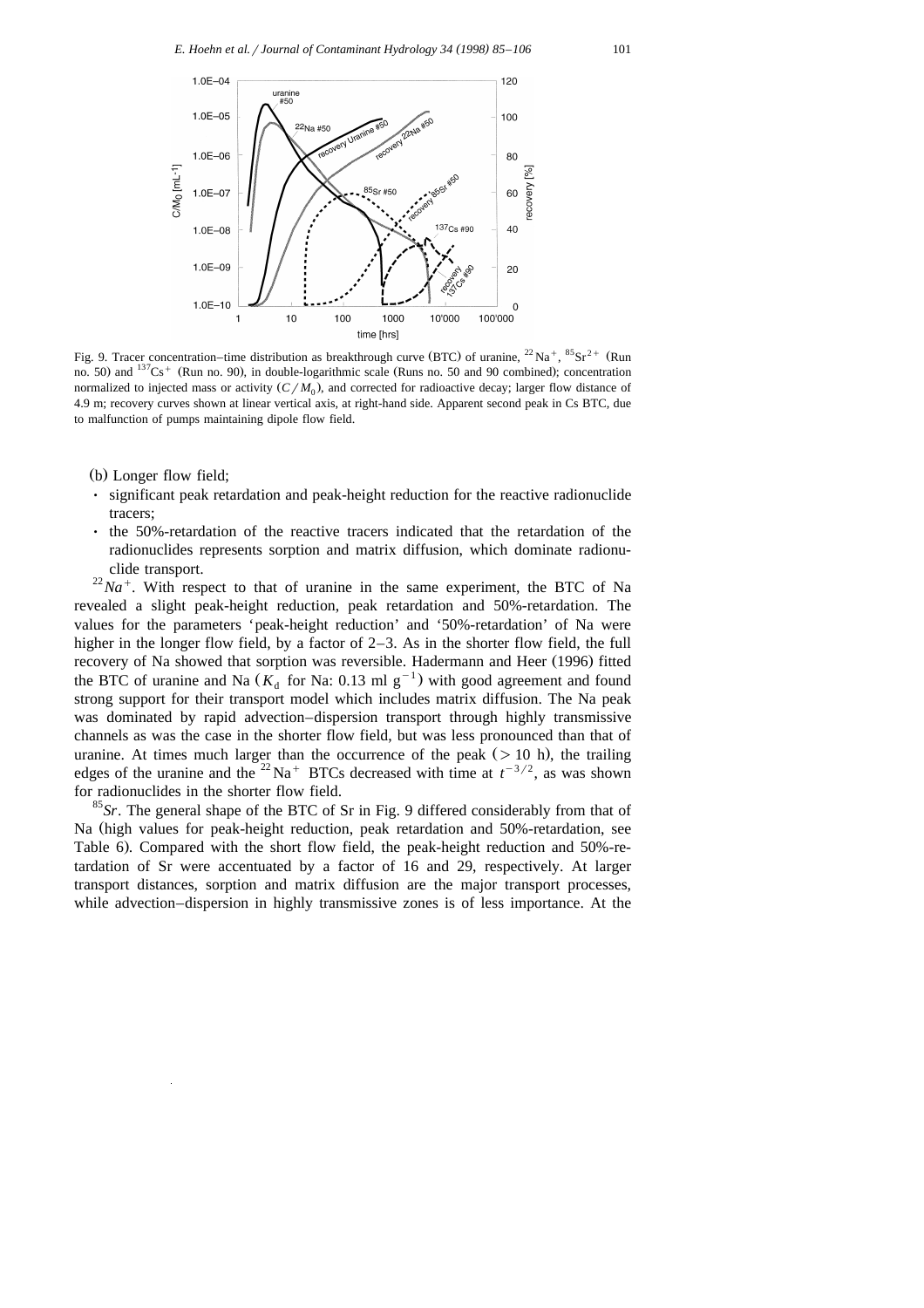end of Experiment no. 50 (196 days, about 3.5 half lives of  ${}^{85}\text{Sr}^{2+}$ ), when 92% of the radionuclide had decayed, only about 60% of Sr were recovered. From an extrapolation of the BTC and assuming fully reversible condition, a complete recovery could be expected to occur after about 50 years. Hadermann and Heer (1996) fitted the BTC of Sr with their model ( $K_A$  for Sr: 21 ml g<sup>-1</sup>) and found that bulk sorption combined with matrix diffusion in the porous matrix dominate the transport through the longer flow field. Sorption could also take place on fracture surfaces away from the immediately accessible flow field.<br><sup>137</sup>Cs<sup>+</sup>. An experiment with <sup>137</sup>Cs<sup>+</sup> in the longer flow field was planned to complete

the data set of experiments with weakly- to strongly-sorbing radionuclides of alkaline and alkaline-earth metals. The aim of this experiment was to show the influence of the longer flow distance on radionuclide transport, and to test a model prediction, which was based on the results of laboratory studies and previous field experiments in the shorter flow field. Given the peak-height reduction of  ${}^{85}Sr^{2+}$  of 240 in Experiment no. 50 (Table 6) and the maximum permitted injection activity for  $137Cs<sup>+</sup>$  of 7.4 MBq, it was not clear whether a breakthrough of  $137Cs^+$  could be detected at all in the longer flow field. The preliminary predictions of relative peak  $137Cs$ <sup>+</sup> concentrations and the time at which the peak could occur (Heer, personal communication, 1994) ranged from  $7-70$ Bq  $1^{-1}$ , and between 30 days and about 1 year, respectively. The large range of values resulted from the high variability of laboratory values for  $K_d$  of  $Cs^+$  of between 134 and 1420 ml g<sup>-1</sup> used for the predictions (Aksoyoglu et al., 1990). The detection limit of  $137$ Cs was found in the laboratory to be in the order of 1 Bq  $1^{-1}$ ; thus a BTC could be expected to be observed within  $1-2$  orders of magnitude. From this it was decided to start the experiment on July 18, 1994, which was a challenge for the efficiency of the equipment set-up, e.g., pump discharge rates, for the stability of the flow field over

possibly many years.<br>A relative peak concentration of  $C_{\text{peak}}/M_0 = 3.9 \times 10^{-9} \text{ ml}^{-1}$  (22 Bq l<sup>-1</sup>), which occurred after about 4 months, showed that the peak-height reduction and the peak retardation were higher for  $Cs$  than for  $Sr$  (Table 6). Based on a model fit of the BTC, the time of the 50%-retardation was expected to be reached at about 3 years after injection, later than that of Sr by a factor of 15. A comparison with the results of the Cs experiment in the shorter flow field (Run no. 80) revealed that the peak retardation was higher by a factor of about 700. The longer residence time in the shear zone allowed the diffusion and the sorption in the matrix to be dominant over advective–dispersive transport in the highly transmissive channels. The peak-height reduction and the 50%-retardation were higher in the longer flow field by a factor of about 1300 and about 80, respectively. It is not known, whether sorption takes place on fracture surfaces somewhat away from the main flow path, or on the porous matrix, as was suggested by Heer and Hadermann (1994).

### *3.4. Selecti*Õ*ity sequence*

Many variations of an affinity or selectivity sequence have been proposed, in which equivalent amounts of cations are arranged according to their relative affinity for an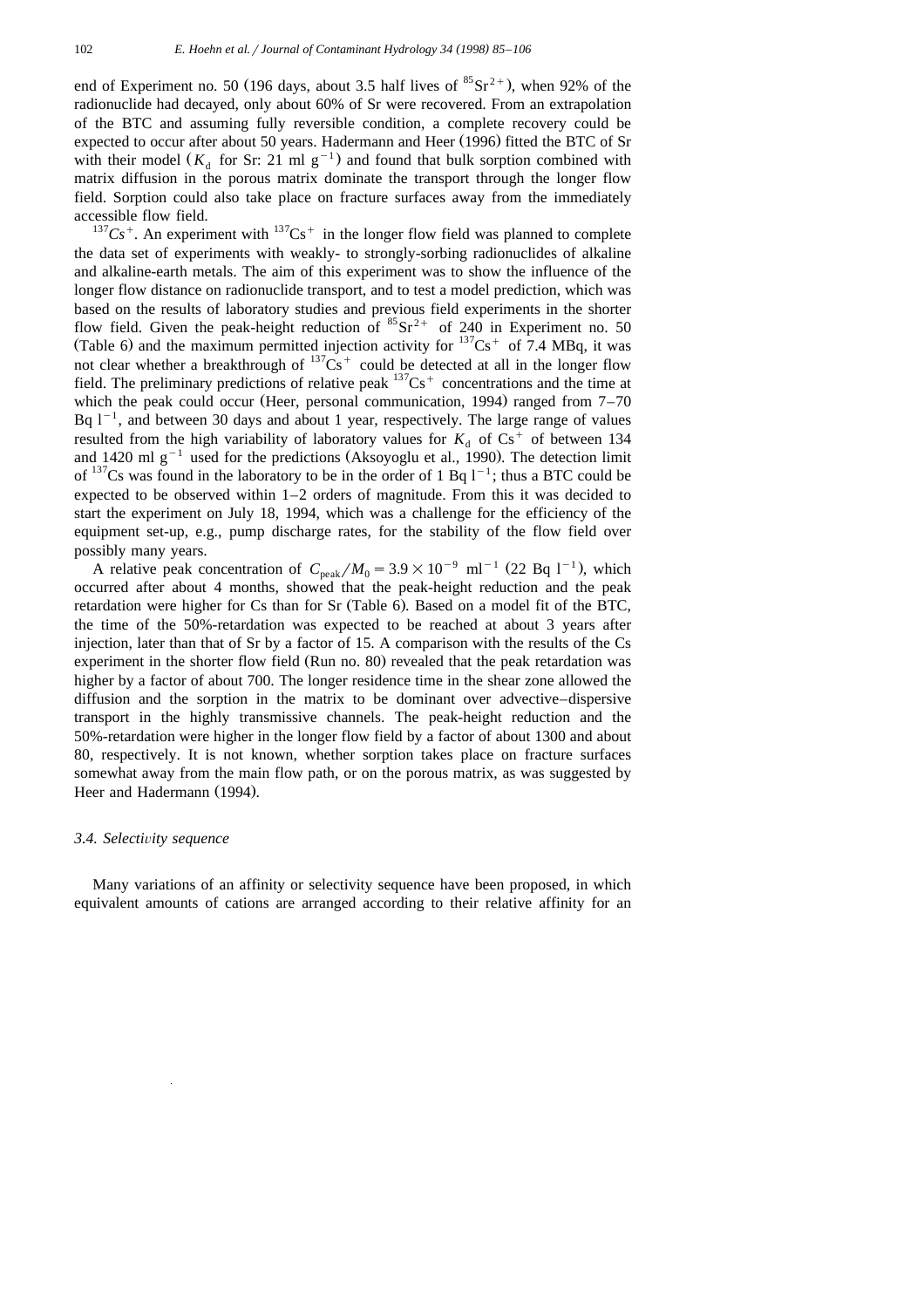exchange site, especially for clays assuming fixed-charged surfaces (e.g., Sposito, 1989). Such a sequence can usually not be applied rigorously because of heterogeneous geochemical conditions. Here a selectivity sequence was established with the values of the time of 50% recovery of the sorbing tracers. To obtain a value for Ca, for which no radionuclide suitable for tracer experiments was available, the results were compared with those from the hydrogeochemical equilibrium experiment of Eikenberg et al. (1991). Their experiment consisted in a continuous miscible displacement of the groundwater in the flow field (step stimulus) by a groundwater of a slightly different ionic composition. These authors determined the time required for the main cationic compounds to reach a new steady-state concentration and defined a retardation factor as the time at which 50% of the cation concentration change occurred, divided by the time at which 50% of the  $Cl^-$  concentration change occurred  $(Cl^-$  assumed to be the conservative tracer). They found values for their retardation factor of about 3 for  $Na<sup>+</sup>$ and Ca<sup>2+</sup>, of about 5 for Sr<sup>2+</sup>, and of more than 6 for Mg<sup>2+</sup> and K<sup>+</sup>. The absolute values cannot be compared in the two experiments with tracers at much lower concentrations. The relative positions in the selectivity sequence of the various compounds are, however, taken to be comparable. The final sequence from the field experiments at the GTS is thus  $\text{Na}^+$ ( $\text{Ca}^{2+}$ ) $\text{Ca}^{2+}$  $\text{Ca}^{2+}$  $\text{Ca}^{2+}$  $\text{Ca}^{2+}$ . It confirms the results of Aksoyoglu et al. (1990), established in the laboratory for the disaggregated mineral surfaces of mylonitic material from the GTS site. An extrapolation from laboratory to field conditions can thus be used for model predictions of radionuclide migration in the particular system studied in the GTS.

## **4. Conclusions**

Two-bore hole injection–withdrawal field migration experiments produced breakthrough curves (BTCs) and recovery curves of the conservative tracer uranine and the sorbing radionuclide tracers <sup>22</sup> Na<sup>+</sup>, <sup>24</sup> Na<sup>+</sup>, <sup>85</sup> Sr<sup>2+</sup>, <sup>86</sup>Rb<sup>+</sup> and <sup>137</sup>Cs<sup>+</sup> in a single shear zone in granodiorite at the Grimsel Test Site. The tracer experiments in two different flow fields in the granodioritic rock (linear distance:  $1.7$  and  $4.9$  m) resulted in breakthrough curves which lasted between 10 h and 1.6 years and contained concentration monitoring over about eight orders of magnitude. The acquisition of high-quality data required a significant investment of time, energy, and money. Compared to the dynamic and static laboratory experiments, the observation of radionuclide transport in a natural shear zone under chemically almost undisturbed conditions allowed the identification of processes at a larger temporal and spatial scale. Transport models could be tested by comparing field observations with model predictions, and subsequent adjustment of the predictions. The sequence of the affinity of the alkaline and alkaline-earth cationic radionuclides for exchange sites did not exhibit a scale effect from the laboratory to the field, which adds confidence to models used for predictions of BTCs in field experiments in similar environments. The chosen experimental temporal and spatial scale is, however, different from that in a radioactive wastes repository. There, the groundwater flow velocities are much smaller, and, therefore, the time for diffusive and sorptive processes to take place is much greater.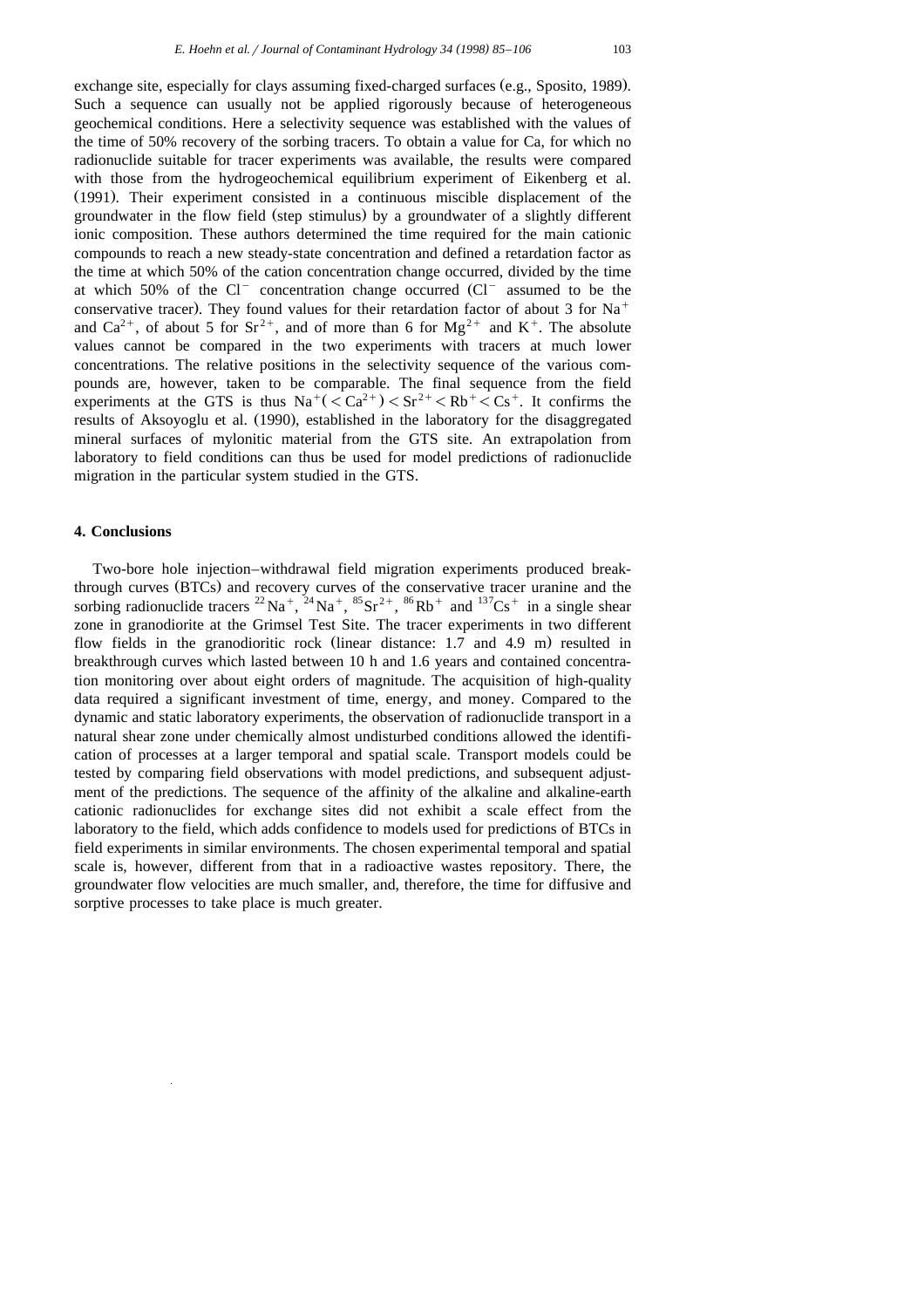Field experiments have been expanded to other safety-relevant redox-sensitive radionuclides of, e.g., Se, Co, U, Np, Eu and Tc. As the final stage of the Migration Program at the Grimsel Test Site, part of the shear zone between the injection and the withdrawal bore hole has been excavated, allowing a direct description of the pathway of radionuclides in the fracture by mapping the radionuclide distribution in the pore space. This will help improving the prediction capacity of the models by producing a better conceptual model of transport in the experimental shear zone. The overall Migration Program will yield an improved understanding of the processes governing radionuclide transport infractured rock and has required in-depth cooperation among modelers, laboratory and field experimentalists.

#### **Acknowledgements**

We would like to thank Urs Frick, NAGRA, project manager of the Migration Experiment, for his continuous and valuable help. Furthermore, we would like to acknowledge the help of colleagues from NAGRA, GEMAG, SOLEXPERTS, and PSI (P. Steffen, Ch. Bühler, W. Heer, U. Raz and A. Keppler). We would like to thank I.G. McKinley, W.R. Alexander, H.R. von Gunten, R.E. Jackson, J. Zobrist, and A. Albrecht for the review of various versions, T.T. Vandergraaf for the review and W.R. Alexander for the checking of the final version for proper English. Joint financial support by NAGRA and PNC is acknowledged with thanks.

## **References**

- Abelin, H., Birgersson, L., Gidlund, J., Neretnieks, I., 1991. A large-scale flow and tracer experiment in granite: 1. Experimental design and flow distribution. Water Resour. Res. 27 (12), 3107–3117.
- Aksoyoglu, E.S., 1990. Cesium sorption on mylonite. J. Radioanal. Nucl. Chem. 140, 301–313.
- Aksoyoglu, E.S., Bajo, C., Mantovani, M., 1990. Grimsel test site: batch sorption experiments with iodine, bromine, strontium, sodium and cesium on Grimsel mylonite. NAGRA Tech. Report NTB 91-06 and PSI Report 83, NAGRA, Wettingen, Switzerland.
- Baeyens, B., Bradbury, M.H., 1989. Selectivity coefficients and estimates of in situ sorption values for mylonite. In: Bradbury, M.H. (Ed.), Laboratory Investigations in Support of the Migration Experiments at the Grimsel Test Site. NAGRA Tech. Report NTB 88-23 and PSI Report 28, Wettingen, Switzerland.
- Bajo, C., Hoehn, E., Keil, R., Baeyens, B., 1989. Chemical characterisation of the groundwater from fault zone AU 96 m. In: Bradbury, M.H. (Ed.), Laboratory Investigations in Support of the Migration Experiments at the Grimsel Test Site. NAGRA Tech. Report NTB 88-23 and PSI Report 28, NAGRA, Wettingen, Switzerland.
- Behrens, H., 1983. Comparison of radioactive and non-radioactive tracers. Tracer Methods in Isotope Hydrology. Proc. Adv. Group Meet. IAEA, Vienna, September 27–October 1, 1982, pp. 173–186.
- Bossart, P., Mazurek, M., 1991. Grimsel test site: structural geology and water flow-paths in the migration shear-zone. NAGRA Tech. Report NTB 91-12, NAGRA, Wettingen, Switzerland.
- Bradbury, M., Baeyens, B., 1992. Modeling the sorption of Cs: application to the Grimsel migration experiment. PSI Annu. Rep., Annex IV, PSI Nucl. Energy Res., Progr. Rep. 1992. Paul Scherrer Inst., Villigen, Switzerland, pp. 59–64.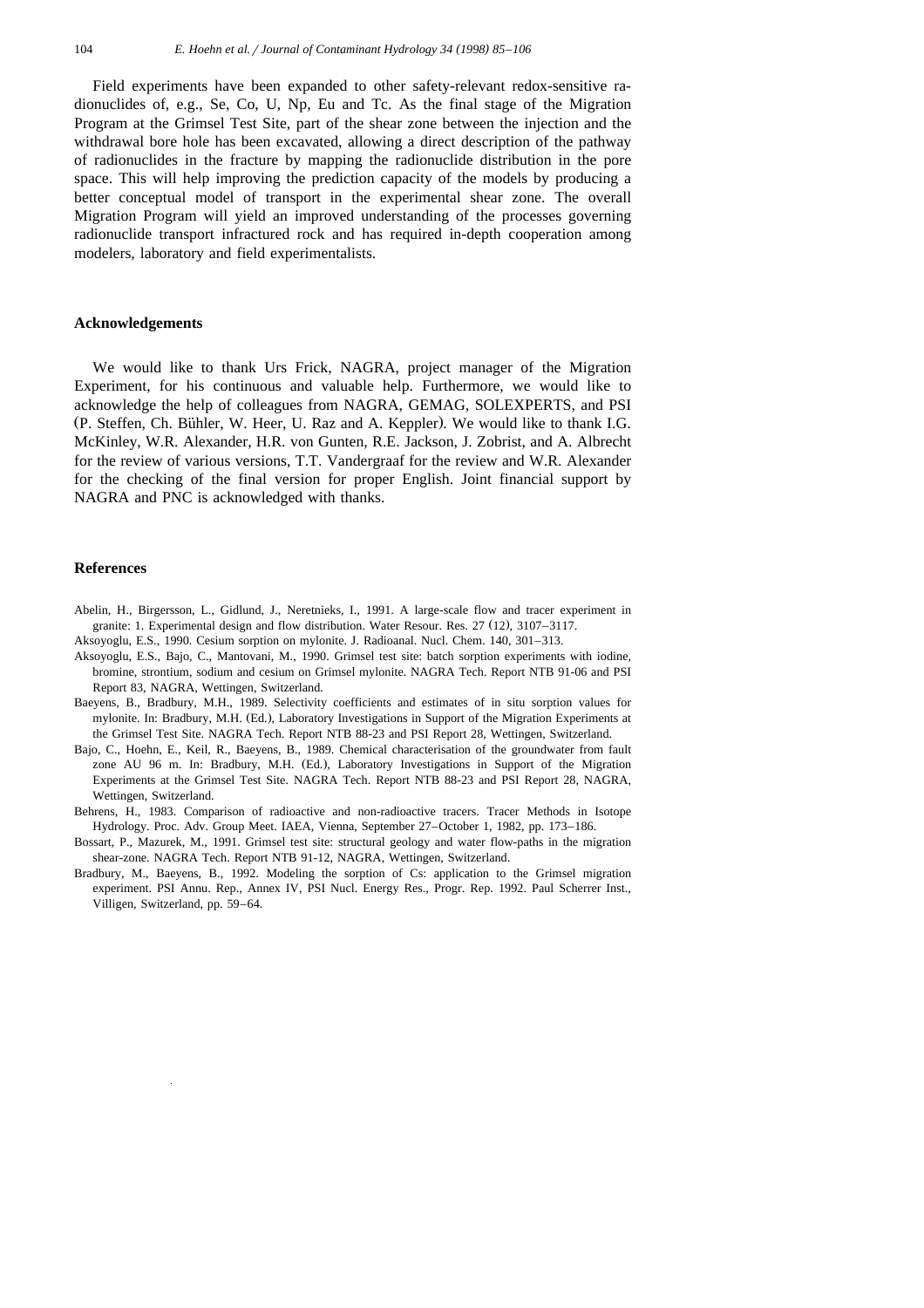- Cremers, A., Elsen, A., de Preter, P., Maes, A., 1988. Quantitative analysis of radiocesium retention in soils. Nature 335, 247–249.
- Eikenberg, J., Baeyens, B., Bradbury, M.H., 1991. The Grimsel Migration Experiment: a hydrogeochemical equilibration test. NAGRA Tech. Report NTB 90-39 and PSI Report 100, NAGRA, Wettingen, Switzerland.
- Eikenberg, J., Frick, U., Fierz, T., Buhler, C., 1992. On-line detection of stable helium isotopes in migration ¨ experiments. In: Hötzl, H.H., Werner, A. (Eds.), Tracer Hydrology. Karlsruhe, Balkema, Rotterdam/Brookfield, pp. 77–84.
- Eikenberg, J., Hoehn, E., Fierz, T., Frick, U., 1994. Grimsel test site: preparation and performance of migration experiments with radioisotopes of sodium, strontium, and iodine. NAGRA Tech. Report NTB 94-17 and PSI Report 94-11, NAGRA, Wettingen, Switzerland.
- Frick, U., 1994, The Grimsel radionuclide migration experiment—a contribution to raising confidence in the validity of solute transport models used in performance assessment. OECD Docum., Nuclear Fuel Agency, Safety Assessment of Radionuclide Waste Repositories, GEOVAL '94—Validation thorough model testing. Proc. of an NEA/SKI Symp., Paris, France, October  $11-14$ , 1994, pp. 245–272.
- Frick, U., Alexander, W.R., Baeyens, B., Bossart, P., Bradbury, M.H., Bühler, Ch., Eikenberg, J., Fierz, T., Heer, W., Hoehn, E., McKinley, I.G., Smith, P.A., 1992. Grimsel test site. The radionuclide migration experiment—overview of investigations 1985–1990. NAGRA Tech. Report NTB 91-04 and PSI Report 120, NAGRA, Wettingen, Switzerland.
- Hadermann, J., Heer, W., 1996. The Grimsel (Switzerland) migration experiment: integrating field experiments, laboratory investigations and modelling. J. Contam. Hydrol. 21, 87–100.
- Hadermann, J., von Gunten, H.R., McCombie, Ch., McKinley, I.G., 1988. Radionuclide migration in the geosphere—Swiss research activities in laboratory and field experiments and in model validation. Radioactive Waste Manage. Nucl. Fuel Cycle  $10$   $(1-3)$ ,  $233-255$ .
- Heer, W., Hadermann, J., 1994. Grimsel test site. Modelling radionuclide migration field experiments. NAGRA Tech. Report NTB 94-18 and PSI-Report 94-13, NAGRA, Wettingen, Switzerland.
- Hoehn, E., Fierz, T., Thorne, P., 1990. Hydrogeological characterisation of the migration experimental area at the Grimsel test site. NAGRA Tech. Report NTB 89-15 and PSI Report 60, NAGRA, Wettingen, Switzerland.
- HSK (1993). Guideline HSK-R-21/e, Protection Objectives for the Disposal of Radioactive Wastes. Swiss Federal Nuclear Safety Inspectorate (HSK) and Federal Commission for the Safety of Nuclear Installations (KSA), revised version. CH-5232 Villigen-HSK, Switzerland, November 1993.
- Klockars, C.E., Persson, O., Tullborg, E.-L., Larson, S.A., Andersson, K., Allard, B., Torstenfelt, B., 1983. Migration experiments in Studsvik. SKBF/KBS Tech. Report 83-18, Svensk Kärnbränsleförsörjning, Stockholm, Sweden.
- McKinley, I.G., Alexander, W.R., Bajo, C., Frick, U., Hadermann, J., Herzog, F., Hoehn, E., 1988. The radionuclide Migration Experiment at the Grimsel Rock Laboratory, Switzerland. Sci. Basis Nucl. Waste Manage. XI, 179–187.
- Meyer, P., Mazurek, M., Alexander, W.R., 1989. Petrographic and mineralogic characterization of fault zones AU96m and AU126m. In: Bradbury, M.H. (Ed.), Laboratory investigations in support of the migration experiments at the Grimsel Test Site. NAGRA NTB 88-23 and PSI Report 28, NAGRA, Wettingen, Switzerland.
- Moreno, L., Tsang, Ch.-F., 1991. Multiple-peak response to tracer injection tests in single fractures: a numerical study. Water Resour. Res. 27 (8), 2143-2150.
- NAGRA, 1994. Kristallin-I, Safety Assessment Report. NAGRA NTB 93-22E, NAGRA, Wettingen, Switzerland, 430 pp.
- Neretnieks, I., Eriksen, T., Tähtinen, P., 1982. Tracer movement in a single fissure in granitic rock: some experimental results and their interpretation. Water Resour. Res. 18 (4), 849-858.
- Nowakowski, K.S., Evans, G.V., Lever, D.A., Raven, K.G., 1985. A field experiment of measuring hydrodynamic dispersion in a single fracture. Water Resour. Res. 21 (8), 1165–1174.
- Sebesta, F., Motl, A., John, J., Prazsy, M., Binka, J., 1994. Composite ion-exchangers and their possible use in treatment of low/intermediate level liquid radioactive wastes. In: Proc. 1993 Int. Conf. Nucl. Wastes Management and Environmental Remediation, Sept. 5–11, 1993, Prague. ASME, New York, 3, 871–873.